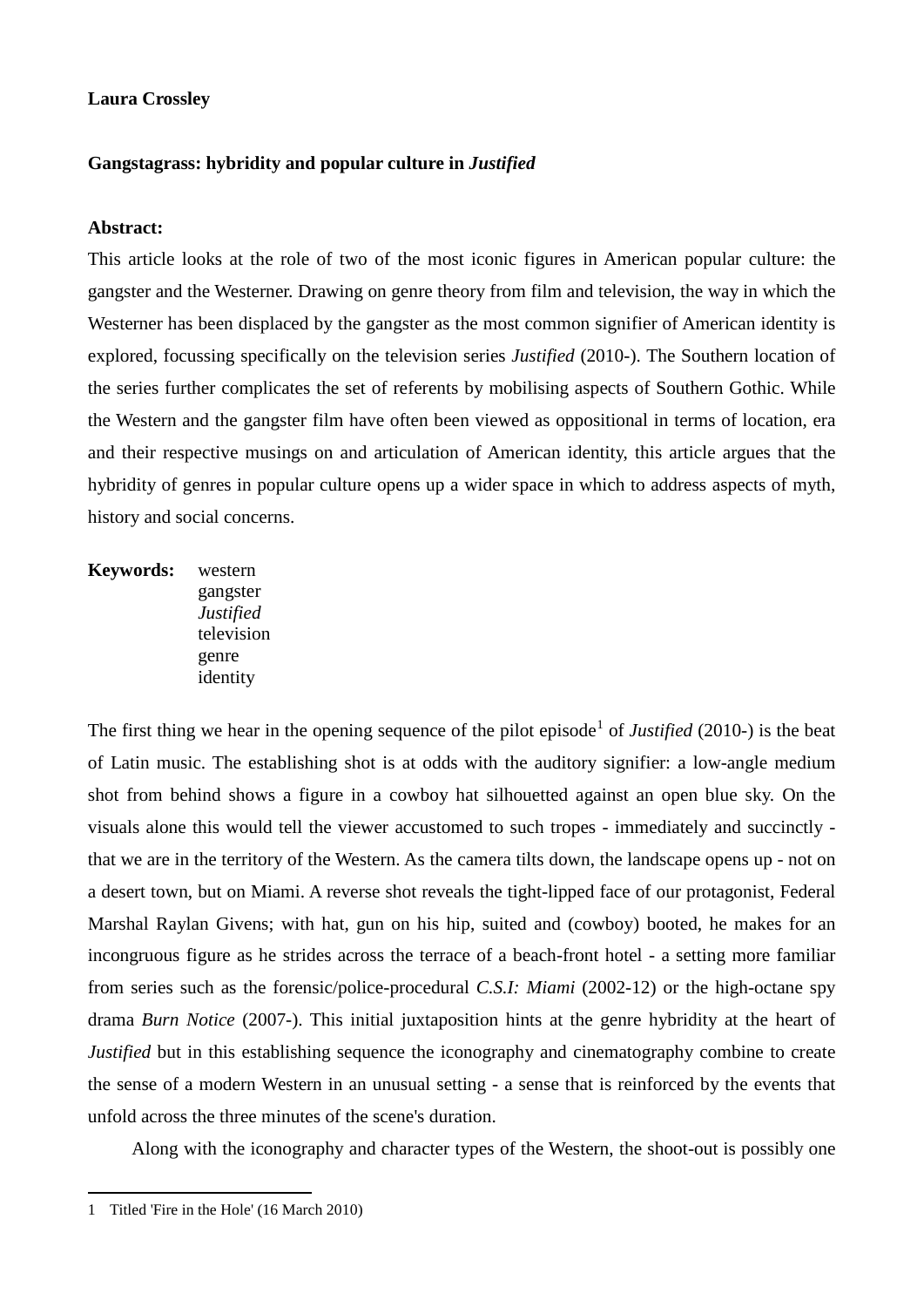of its most recognisable narrative devices. The quick-draw confrontation between the protagonist and antagonist often marks the climax in texts from *The Outlaw* (Hughes, 1943) to *C'era una Volta il West*/*Once Upon a Time in the West* (Leone, 1968). *Justified* adopts this trope and adapts it by beginning its narrative arc with such a confrontation. Raylan is at the Miami hotel in search of gangster Tommy Bucks, a man to whom he had delivered an ultimatum twenty-four hours previously: leave Miami, or Bucks will be shot on sight. The two men sit opposite each other at a table and the camera cuts between them, the framing increasingly tight until both are shot in closeup with a focus on the eyes - another visual signifier recognisable from Sergio Leone's stylized Spaghetti Westerns. With the scene accordingly set, the inevitable occurs: Bucks draws first but Raylan is quicker on the draw and gets his man. The shooting is at once an old-school putting down of the villain by the lawman, but is also, in the modern context, justified - a legitimate shooting of a known felon by a Law Enforcement Official. In his clothing, mannerisms and quick-draw shooting skills, Raylan Givens is presented as the embodiment of the cowboy, of the righteous gunslinger; however, he is also posited as an anachronistic figure in that he embodies a wider notion: that the Western is no longer the prime genre through which a discourse on America and American life is played out.

The Western was the first 'truly cinematic genre and the first distinctively American contribution to the new art form' (Buscombe 1988: 24); and it was from this early contribution to cinema that American filmmakers formed a self-reflexive narrative discourse. Largely set in frontier towns and ranches, the Western told a highly mediated, highly stylized, version of American history and its own self-creation of nation and identity; and the Westerner in all his guises - cowboy, gunslinger, lawman - is the figure through which this discourse is articulated. Alongside the Westerner, however, another figure has held a powerful place in both cinema and social imagination:

The two most successful creations of American movies are the gangster and the Westerner: men with guns. Guns as physical objects, and the postures associated with their use, form the visual and emotional center of both types of films. (Warshow 1992 [1954]: 453)

Although *Justified* embraces the iconography of the Western from the start, and these aesthetics and narratives are filtered throughout the series, the positioning of the gangster within the same space in this opening sequence points at the other mode of discursive practice mobilized by the series. The signifiers of the Westerner are clustered around Raylan Givens, while those of the gangster centre on Raylan's antagonist, Boyd Crowder.

Genre hybridity is not new for television formats and for quality television it is an intrinsic element: as Robert J. Thompson argues, quality television shows are 'generic mongrels, often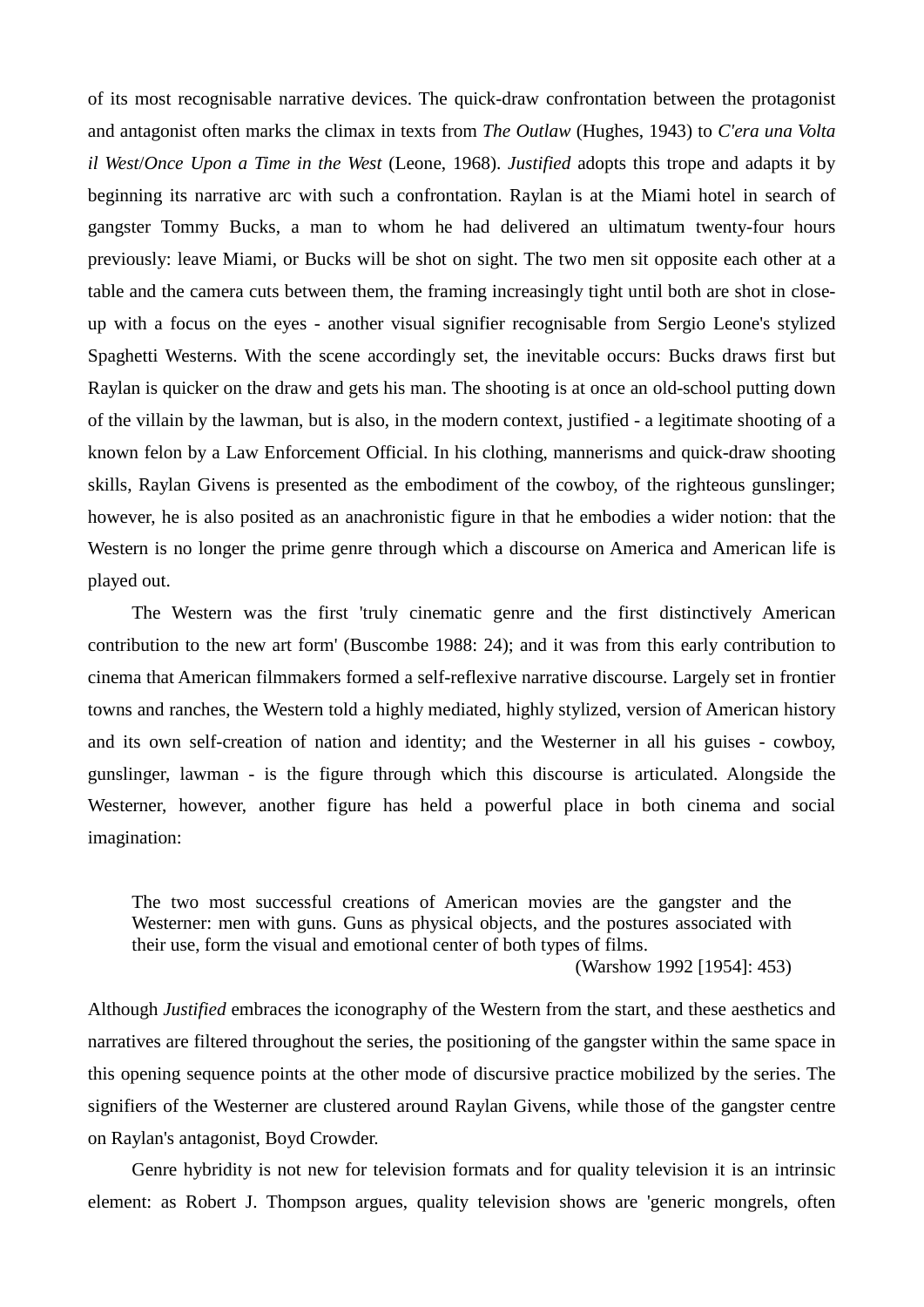scrambling and recombining traditional TV formulas in unexpected ways' and they reach beyond the traditional limits of mainstream television in that they have 'literary and cinematic ambitions' (Thompson 2007: xix). An original programme for the basic cable channel FX, *Justified*  incorporates many of the identifiers of quality television: 'high production values, naturalistic performance styles, recognised and esteemed actors' (Cardwell 2007: 26) as well as a strong literary heritage as the series is adapted from the works of the American author Elmore Leonard. The novel *Pronto* (1993) introduces the character of Raylan Givens and he reappears in *Riding the Rap* (1995), and in both cases he is a secondary character. The short story 'Fire in the Hole' (2001) focuses on Raylan, his return to his homestate, Kentucky. It is this story that forms the starting point of the series and provides the storyline for the pilot episode, introducing the setting, themes and some of the major characters who are integral to the continuing series. Leonard's work frequently features characters who are morally ambiguous, inhabiting worlds that are on the fringes of the law (Hynes 1991). This aspect is certainly true of *Justified*, where the actions of both lawmen and criminals are open to interpretation and a complex series of character relationships and situations contextualise the actions of both lawmaker and lawbreaker within a wider set of moral and ethical determinants. With a body of work that covers Westerns, crime stories, period pieces and both urban and rural settings, it is no surprise that Leonard's work should be viewed as suitable for adaptation into a quality television narrative. While the series retains the thematic and linguistic traits associated with Leonard's canon, it also deviates from the source material - a necessity in order to maintain a longrunning TV series - notably in the prominence given to Boyd Crowder. Whereas Boyd is killed at the conclusion of the written story, his character survives in the television adaptation and inhabits various character functions, as the felon to Raylan's lawman, but also his former colleague in the mine, sometime friend and occasional saviour. However, the oppositions explored through the series move beyond simply the Westerner vs gangster, to encompass racial, geographic and ideological divides that show the fractures of a collective American identity, and also signify that, for entire communities across the country, the American Dream is a failure. The location of the series in Kentucky brings a further set of referents to the work that are specific to the American South; with the focus on crime, violence and situations that are simultaneously funny and grotesque, the series deploys tropes of Southern Gothic; the alienation that is another hallmark of Southern Gothic can be read in a variety of Western and gangster texts, especially those that offer a more considered critique of American identity and American history.

### **The myth of genre**

In his work on the Western, *The Six Gun Mystique Sequel* (1999), John Cawelti outlines the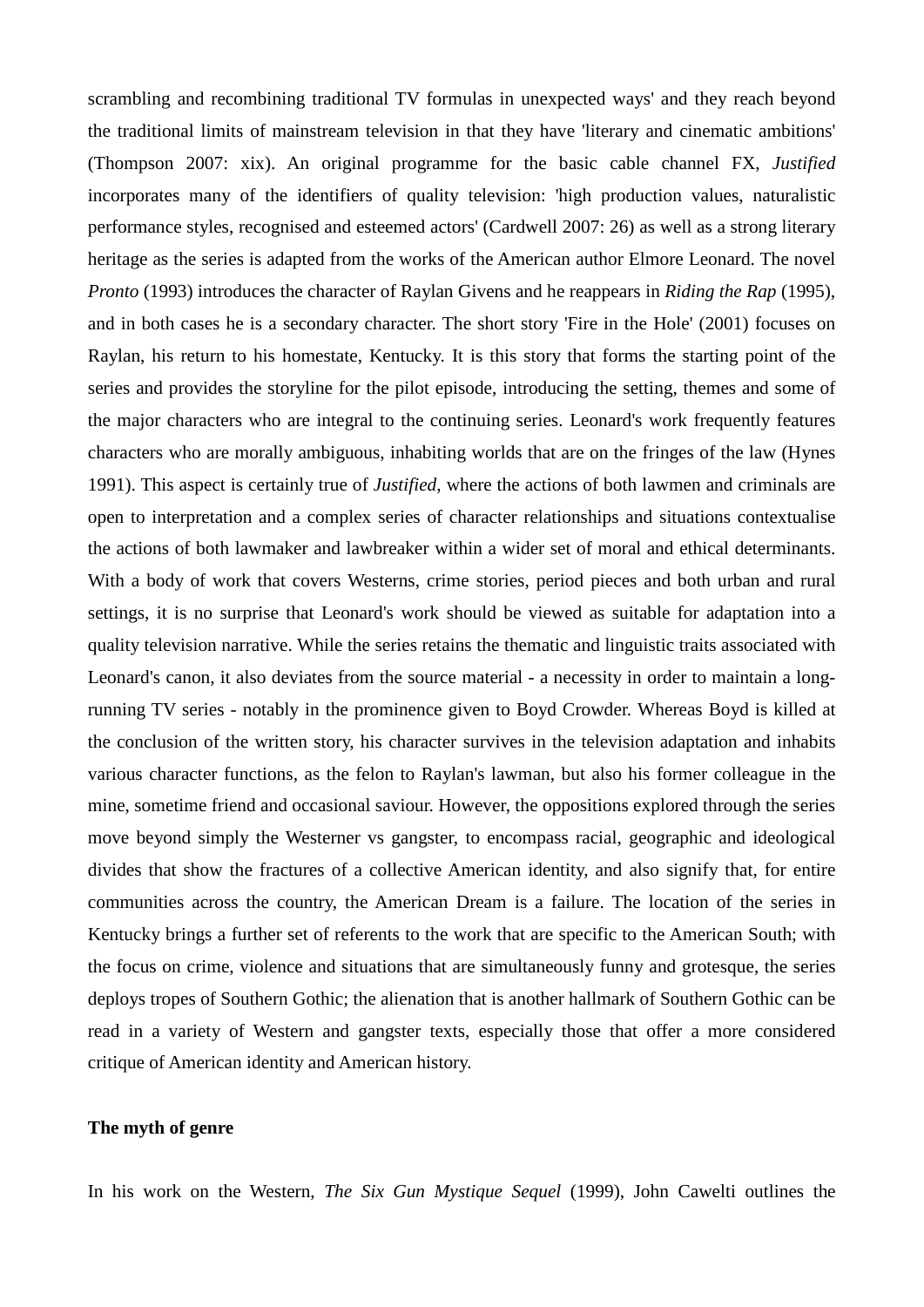difficulties of genre definition, especially in relation to the Western, where the terms 'genre' and 'myth' are used interchangeably - a state of affairs not exclusive to the Western, it must be said and hence their meaning is rendered almost impenetrably ambiguous (1999: 14). Cawelti resolves the problem of myth and genre thus:

[G]enre can be defined as a structural pattern embodying a universal life pattern or myth in the materials of language. Popular genre, on the other hand, is cultural; it represents the way in which a particular culture has embodied both mythical archetypes and its own preoccupations in narrative form.

(Cawelti 1999: 15)

The Western as genre may be defined through its visual and narrative language; the myth that it engages with is the creation of nation and the ever-evolving question of national identity. The Western was the first purely American contribution to cinema and both in cinema and on television, the Western enjoyed a prolonged success.

From its inception with *The Great Train Robbery* (Porter, 1903), the Western continued throughout the formative years of the American film industry, with its popularity peaking in the 1940s and 1950s. The decline in production started in the Sixties, with Sergio Leone's cycle of Spaghetti Westerns proving a short-lived preservation and by the 1980s 'the death of the genre was pronounced on all sides' (Buscombe and Pearson 1998: 1) - a death finalised, arguably, by Michael Cimino's studio-busting flop *Heaven's Gate* (1980). Similarly, the Western had enjoyed huge popularity on television: *Gunsmoke* (1955-75) was the longest-running television show in America, its longevity matched only recently by the police procedural *Law & Order* (1990-2010). Westerns formed 26 percent of total network programming in America by 1959 (Boddy 1998: 119), but by the mid-1960s had all but vanished from prime-time schedules (Boddy 1998: 119). At the time of writing *The Six Gun Mystique Sequel*, Cawelti argues that, apart from mini-series such as *Lonesome Dove* (1989), the only television show that could be defined - at a stretch - as a Western is *Dr. Quinn, Medicine Woman* (1993-1998). While the Western is a less ubiquitous presence than during the 1950s and 1960s, it is still present in various media texts: Joss Whedon's space-Western drama *Firefly* (2002-2003) is a hybridised form; more recently HBO's *Deadwood* and AMC's *Hell on Wheels* (2011-) interrogate both the actual and mediated history of the West; the History Channel's miniseries *Hatfields and McCoys* (2012) explores the real-life feud between families living along the Kentucky-West Virginia state line. Overall, however, the Western has moved to the periphery of mainstream American television culture, as opposed to occupying the central space. In *Gunfighter Nation*, Richard Slotkin puts forward the notion that American viewers 'require a myth that can help us make sense of the history we have lived and the place we are living in' (1992: 655) and that the Western no longer fulfils this requirement. Media narratives operate, on the mythic level, to restore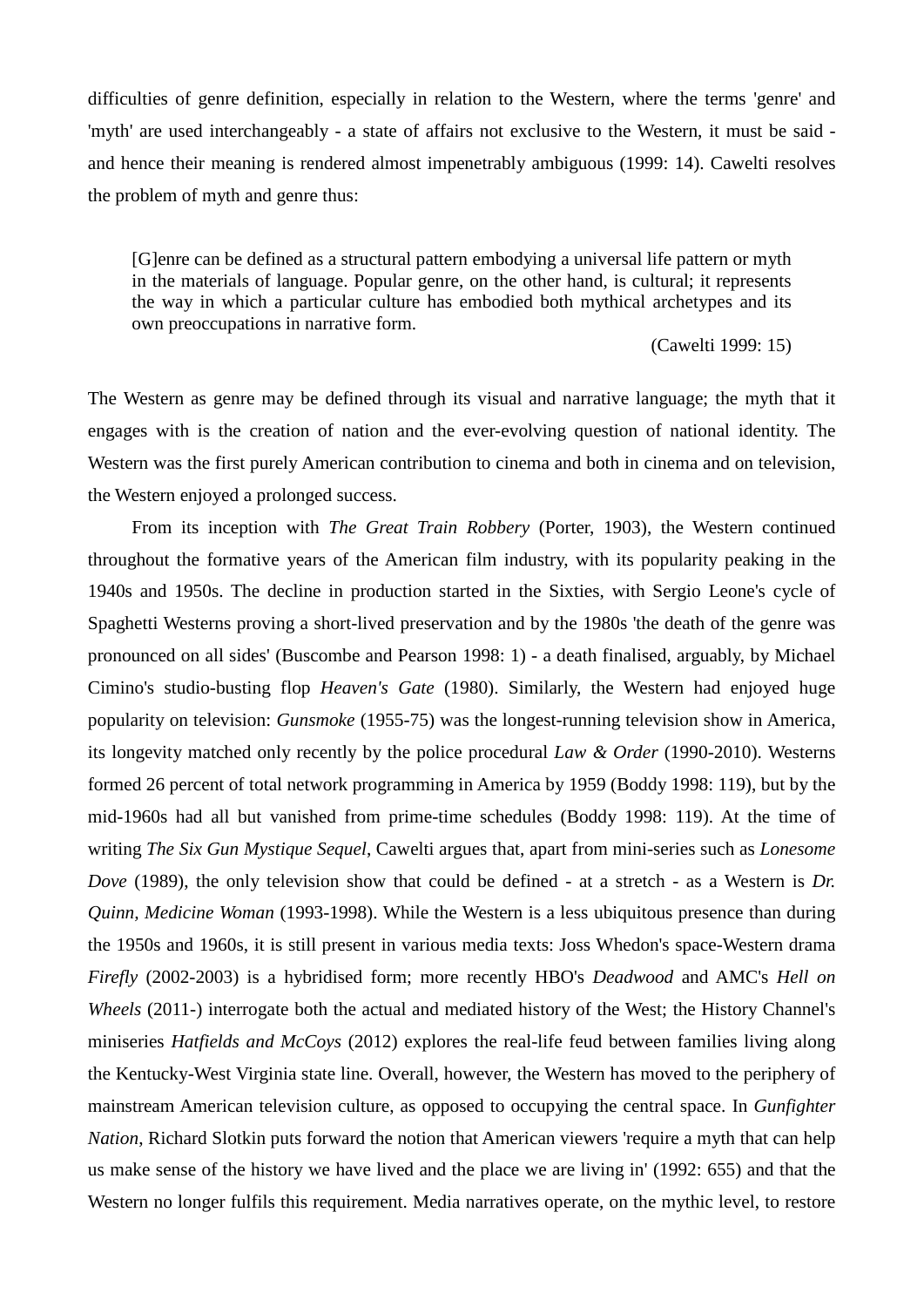stable subjectivity 'to remind us of who we are and what reality is' (Fulton 2005: 7). However, with the increasingly complex narrative discourses at work in contemporary media texts, especially quality television, where ideas of the real are interrogated alongside notions of the ideal (Cardwell 2007: 28), the naturalising function of binary oppositions are overturned and the fluid, unstable nature of identity is foregrounded. With the traditional Western's focus on ritualistic killings that sanitise the reality of violence, the exclusion of female agency and experience of frontier life, and the often racist depictions of Native Americans and other ethnicities, the Western was increasingly seen as being 'out of step' with contemporary America and an unsuitable site for engagement with discourses on national identity and socio-political concerns. The moral absolutes of the Western and the incorruptible figure of the cowboy hero may have reflected an ideal notion of identity and nation to prelapsarian America; however, the cumulative effects of Vietnam, Watergate, the assassinations of John and Robert Kennedy, Martin Luther King and Malcolm X had dismantled the illusion of stability around American identity. Similar uncertainty is tangible in *Justified:* this uncertainty is born of the current climate of the post-9/11 world, a vulnerable-to-attack America, a downward spiral of financial crises and an increasingly weakened position on the global political stage. The narrative arc around *Justified*'s two central characters, Raylan Givens and Boyd Crowder, is focused on their sense of self and their constant questioning of it and their metonymic function points to an America that is uneasy in its self-reflexive identification.

If, as Slotkin argues, a myth is always required in order to negotiate history and socio-political concerns, then this function once filled by the Western must be filled by another genre; this centrality has, perhaps, now been replaced by gangster tales, or at least tales of urban crime, in which gangsters play a crucial role. The gangster pictures of the 1920s and 1930s and the cycle of classic *film noir* always interrogated aspects of social malaise revolving around urban degeneration, crises of masculinity and fears around the positioning of the female subject (Krutnick 1991; Naremore 2008). Francis Ford Coppola's *The Godfather* (1972) saw the gangster picture take on the mantle of examining America as a whole. The influence of Coppola's epic can be seen in the work of other directors, most notably in Martin Scorsese's cinematic essays on criminality and urban alienation from *Mean Streets* (1973) through *Goodfellas* (1990) and *Casino* (1995) to *Gangs of New York* (2002). The latter film is set in the era of the traditional Western - the post-Civil War nineteenth century - but the founding myth of America is transposed from the Wild West to a bloody feud in urban New York. On television the centrality of the gangster is replicated: Michael Mann's *Crime Story* (1986-1988) stands as a precursor to *The Sopranos* (1999-2007), while the muchheralded *The Wire* (2002-2008) revolves around urban corruption across all spheres of public service, with the gangsters and police inextricably intertwined. Scorsese appears again in the television depiction of the gangster, here as the producer - and director of the pilot episode - of the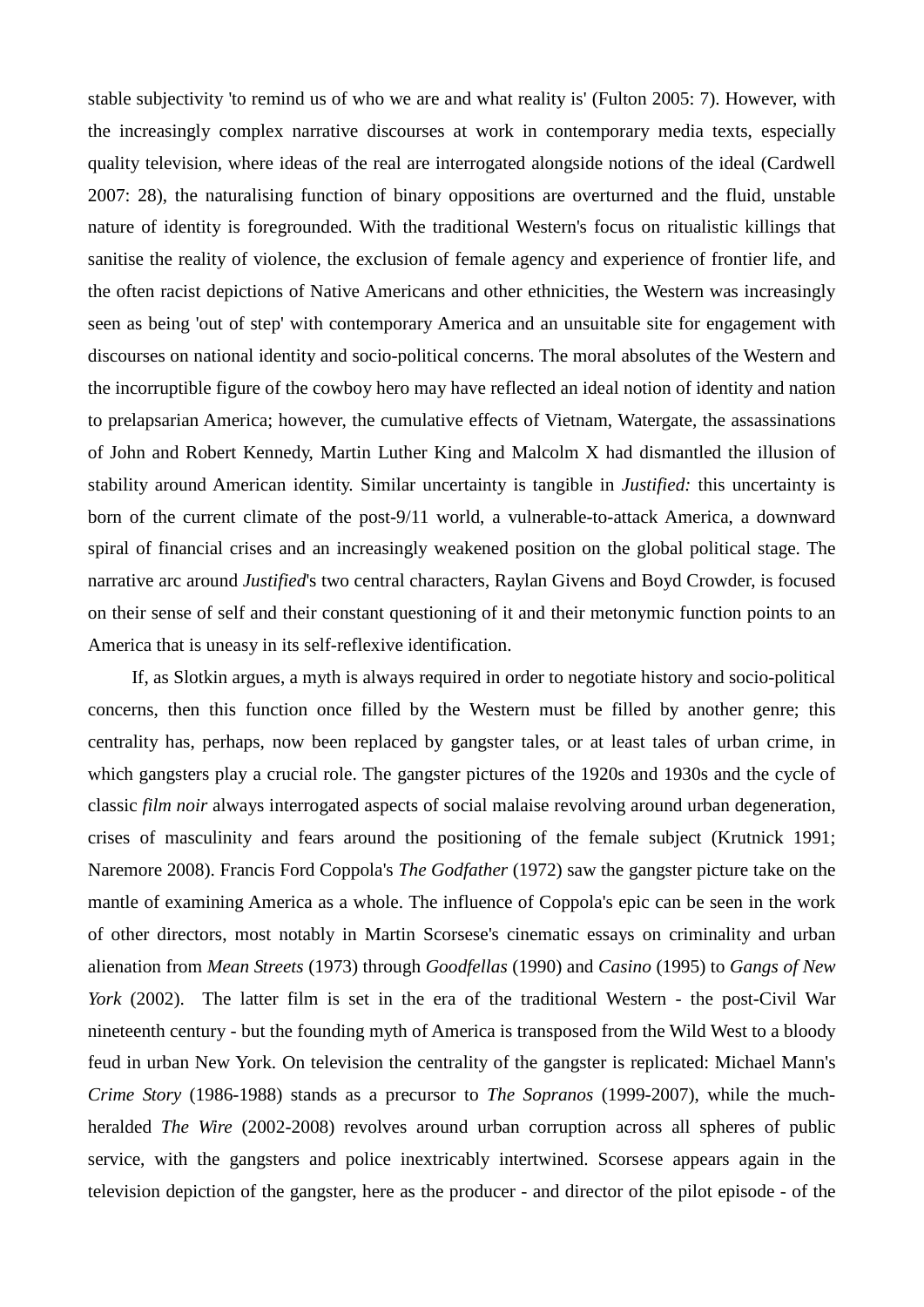Prohibition-era *Boardwalk Empire* (2010-). Warshow's essay 'The Gangster as Tragic Hero' (1962 [1948]) posits the view of the gangster film as the modern equivalent of a tragedy, with the gangster himself doomed by being a product of a society that defines happiness through the accruing of power and success. It is through his attempts to achieve these goals that the gangster lays the ground for his own demise: 'The gangster's whole life is an effort to assert himself as an individual, to draw himself out of the crowd' (Warshow 1962 [1948]: 103) - despite the insistence on individualism in contemporary society, the success that removes the gangster from the masses enforces the idea that such isolation is dangerous, if not lethal.

For Jack Shadoian the gangster picture's focus on the conflict between the anti-hero gangster and the received laws, norms and values of American society creates a meditation on meanings 'about the nature of society and the kind of individual it creates' (Shadoian 2003: 4). The gangster film, as Fran Mason discusses, resembles the Western insofar as it is 'almost the epitome of easily recognized iconographies and narrative conventions' (2002: xiii). There is, however, a central problematic that arises from the frequently narrow parameters ascribed to the gangster film, as Mason goes on to identify:

[T]he variety and flexibility of the manifestations of the gangster genre are repressed in taking the view that the gangster film simply maps an obligatory set of iconographies (the city, guns, technology, sharp suits, the speakeasy), ideological frameworks (the inversion of the American Dream) or narrative structures (the rise and fall of the gangster).

#### (Mason 2002: xiv)

The rise and fall of the gangster is a common and ideologically necessary dramatic and narrative trope. As Mason points out, by this criteria the first two instalments of Coppola's *Godfather* trilogy are not gangster narratives. Owing to the structure of television series, neither *Crime Story* nor *The Sopranos* could be situated within the gangster genre. Mason's approach to the American gangster is not to catalogue every possible permutation of the genre, but to understand it as 'a field of operations which makes available a range of textual tropes, semiotic codes and narrative patterns' (Mason 2002: xv) - the texts, therefore, are not bound by predetermined conventions.

The problematic of attempting to enforce rigid definitions and parameters of genre to create an 'ideal type' is highlighted by Anne Dunn: 'The problem with ideal types is that they tend to specify what a genre should be rather than what is actually found in media texts, and this points to another question: where does one genre end and another begin? (Dunn 2005: 127). Through the adoption of this more fluid engagement with genre codification, the figure of the gangster and the attendant narratives in *Justified* become more readily identifiable. Similarly, the gangster and the Westerner can be read not simply as oppositional figures, but as beings that inhabit the same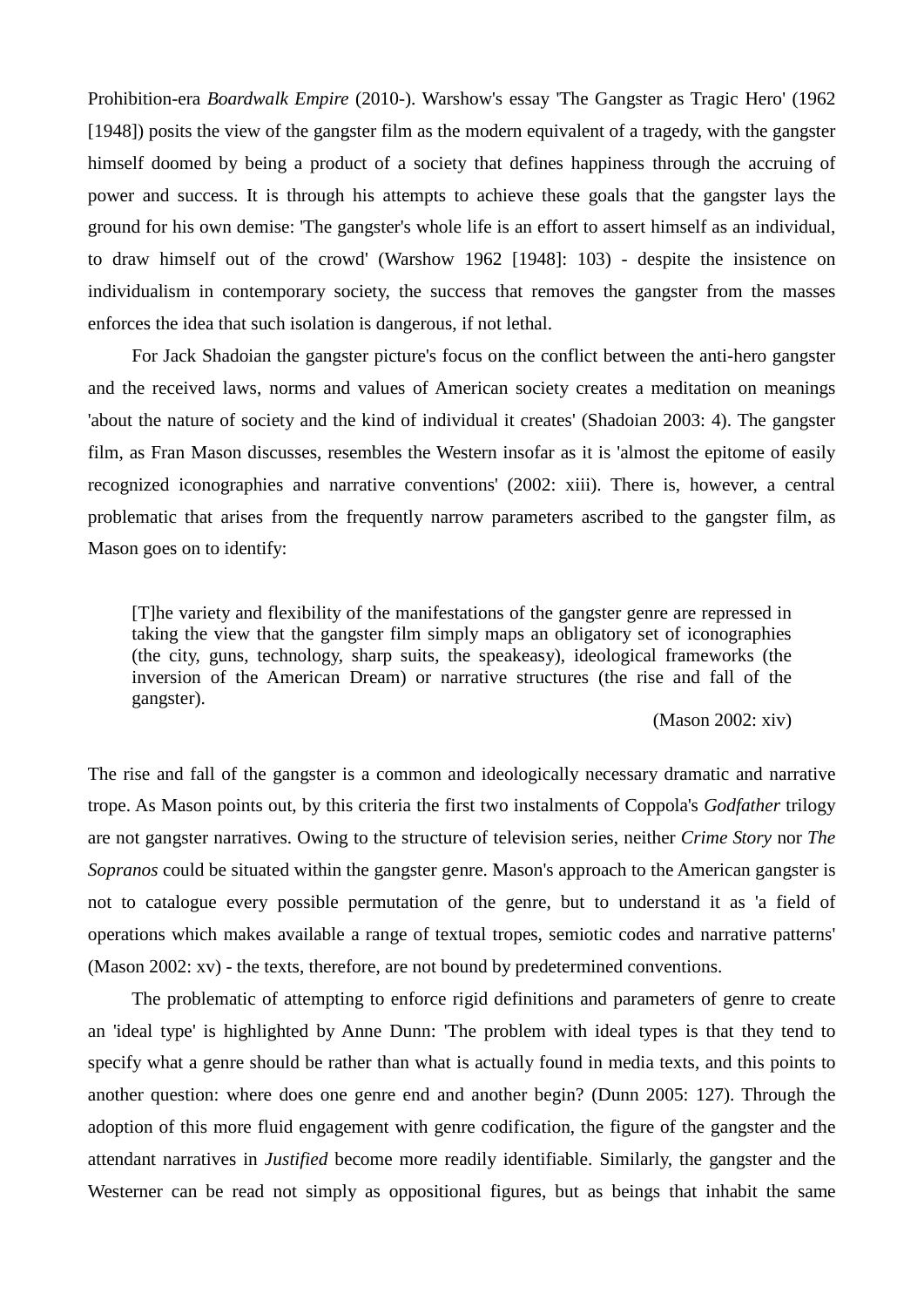societal sphere. This overlapping has previously been identified: Andrew Tudor points out that the gangster inhabits 'the cowboy's world but without his integrity and without his sense of honour' (Tudor 1974: 202). Yet, despite this, the tendency to separate the two characters and their spheres remains; Shadoian focuses on the gangster as an urban creation and posits the figures of the gangster and the Westerner as oppositional:

The gangster is not the same as an outlaw [...] He is a product of an advanced, urban civilisation. In westerns, by contrast, the conflict is often outside the realm of a social system as such, although it may bear upon it. It concerns the individual versus the land, or civilized versus uncivilized forces.

### (Shadoian 2003: 4)

However, this traditional focus on the gangster as a purely urban figure is limiting, especially when one views rural gangsters such as John Dillinger, Clyde Barrow and Bonnie Parker and the films made about them (Neale 2000: 77). The intersection between urban and rural, the gangster and the Westerner, is where *Justified* lies. This also places the series within a wider set of values so that it functions not simply as a hybridisation of assorted generic codes, but as a media text that mobilises 'cultural categories' (Mittell 2010: 239). By doing so it questions ideologies embedded in traditional Western and gangster narratives and so offers a site of discussion for social norms and expectations of contemporary rural America.

### *'You make me pull, I'll put you down'***.**

The opening shot of *Justified* establishes the show as drawing on conventions of the Western; these expectations are, possibly, reinforced through the casting of Timothy Olyphant as the central character, Raylan Givens. With Olyphant known for his role as Sheriff Seth Bullock on *Deadwood*  and more recently lending his voice to the Clint Eastwood-alike Spirit of the West in *Rango* (Verbinski, 2011) - the associations of the actor with a specific set of generic norms creates a star persona that feeds into his role as Raylan. The narrative of *Justified* is, on the surface, a simple one: following his shooting of the gun-thug Tommy Bucks, Raylan is sent back to his homestate of Kentucky, where he is forced to negotiate, both professionally and personally, between his standing as a lawman and his upbringing in Harlan County. Central to this negotiation is Raylan's relationship with Boyd Crowder. Age nineteen they dug coal together. By the time of Raylan's return twenty years later, Boyd is an apparent White Nationalist and bank thief with a penchant for rocket launchers and long words.

In his 1954 essay, Robert Warshow defines the characteristics of - and differences between the gangster and the Westerner. Taken as a starting point, there is a demonstrable correlation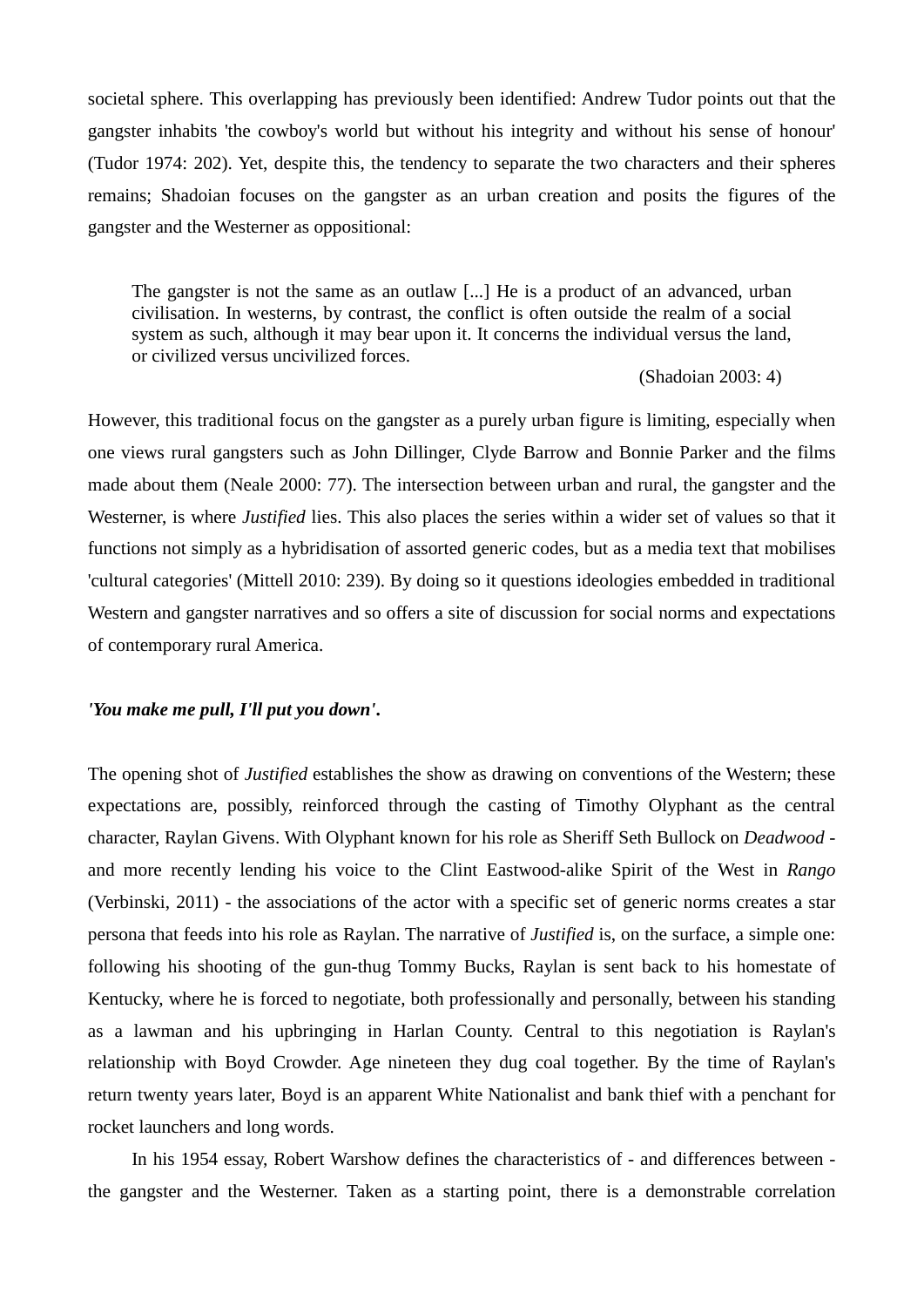between Raylan's character and that of the Westerner, who is, according to Warshow a largely solitary, melancholy figure. His solitary existence is, in part, coded through his distancing from material wealth and a settled family life:

[W]e are not actually aware that he owns anything except his horse, his guns, and the one worn suit of clothing which is likely to remain unchanged all through the movie. It comes as a surprise to see him take money from his pocket or an extra shirt from his saddlebags. As a rule we do not even know where he sleeps at night and don't think of asking.

(Warshow 1992 [1954]: 455)

While Raylan's role as a US Marshal is clearly delineated and there are frequent scenes of him at work, interacting with his colleagues and most especially with his boss, Art Mullen, Raylan is equally clearly posited as a figure in transit; or, at least, someone who wishes to be. From the moment Raylan arrives back in Kentucky he is adamant that all he wants to do is leave it again. Throughout the first two seasons of the show's run, Raylan lives in a motel - a domicile more associated with temporary lodging, rather than anything long-term. Raylan is not the man with no name - his history is clear, his name is known. Unlike the rootless drifters of *Shane* (Stevens, 1953) or the unnamed protagonist of Leone's *Trilogia del Dollaro*/*Dollars Trilogy* (1964-6), Raylan is bound to the specific traditions and histories of Harlan County. Yet, even though he has roots in the community and a family history there, Raylan conforms in part to the notion of the Western hero as having no or few possessions - the only things he does own that have any meaning are those that define him as what he is: in Raylan's case his hat and his gun. This lack of material possessions does not equate with a lack of depth in personality, a point made succinctly by Raylan's ex-wife, Winona, when she takes an inventory of his wardrobe:

WINONA: Brown suit; black suit; one, two, three, four shirts; two pairs of jeans. Hm. RAYLAN: What the hell is that supposed to mean? WINONA: Oh, just by looking at your closet one would think that you're a simple man.

The notion of a transitory dwelling place associated with Raylan is contrasted further by the character of Winona's second husband, the optimistic but hapless - and ultimately deluded - Gary Hawkins. As a realtor, Gary is by profession someone for whom selling the idea - and ideal - of a home and permanency is vital. The large house in Lexington that Gary and Winona share is emblematic of a settled, successful life. When citing her reasons for the breakdown of her and Raylan's marriage, Winona speaks of the need for having hope in her life - the sort of hopefulness of which Raylan appears incapable. This initial apparent contrast between Gary and Raylan becomes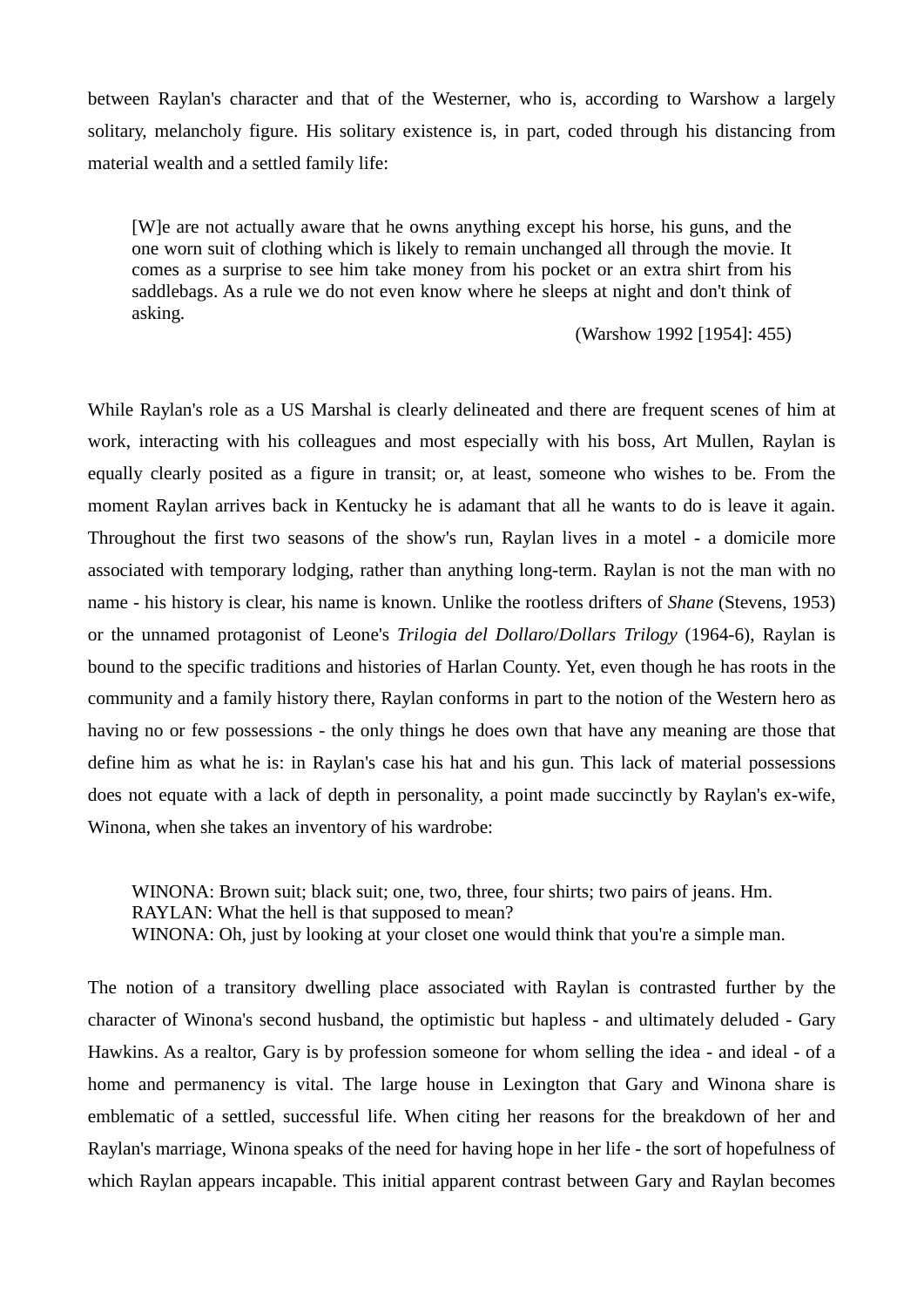increasingly complex as the series develops: Gary's dealings with the Dixie Mafia leads to a separation from Winona, financial instability and his eventual death. Raylan's reconciliation with Winona in Season Two and her resulting pregnancy would point to the logical conclusion of a more settled life. However, Raylan seems to wilfully ignore the basic compromises that would ensure a more successful relationship with Winona. Season Three sees them again estranged and a now homeless Winona moving in with her sister while Raylan moves from his motel to an even less salubrious venue over a bar. His lone-wolf status is less melancholic and romantic, and more selfdestructive. Rebecca Feasey has explored how TV shows revolving around law and order officials have depicted their male protagonists as having to 'sacrifice domestic duties and family commitments for the good of his career and the greater good of society' (2008: 5). The result of this is that while the hero at once conforms to ideas of hegemonic masculinity, the failure in the domestic sphere raises questions about the credibility of traditional modes of masculinity as an aspirational model (Feasey 2008: 93). With the Westerner as a lawman providing this same model of patriarchal discourse, and for so long being seen as embodying definitive cultural values, Raylan's rejection of a settled domestic life similarly opens up questions about the stability and desireability of traditional masculinity.

Throughout the series Raylan is identified and self-identifies as a cowboy. The instability of his function within the domestic sphere is countered by his established function in the public sphere. Here he is defined through moral rectitude and as with the Westerners of early fiction and film, Raylan's morality is centred on his use of his gun, but it is a point of honour that he only unholsters his weapon at the moment of combat. This notion of honour, the rules of the draw, is foregrounded from the start during Raylan's shoot-out with Tommy Bucks. As Raylan states repeatedly, during the pilot and throughout the first season, Bucks had drawn his weapon first, thereby precipitating his own death at Raylan's hands. The rules of a Western-style shoot-out are made explicit during the first season episode 'The Fixer' (30 March 2010), when Raylan confronts Curtis Mims. The African-American, Detroit-born Curtis runs collections for a local ex-con-turnedinformant and as such his speech and styling is more akin to notions of the urban gangster: in alligator shoes, loose jeans and tight vest he provides a strong contrast to Raylan's Stetson and cowboy boots.

CURTIS: Well, you know how in every Western, the guys will take to the street, and they wait to draw until they're both set? You think that's really how they used to do it? RAYLAN: Sometimes, maybe.

CURTIS: Neighbourhood I grew up in, we used to take to the streets with our guns already out.

RAYLAN: Smart, smart. 'Lot can go wrong with a draw.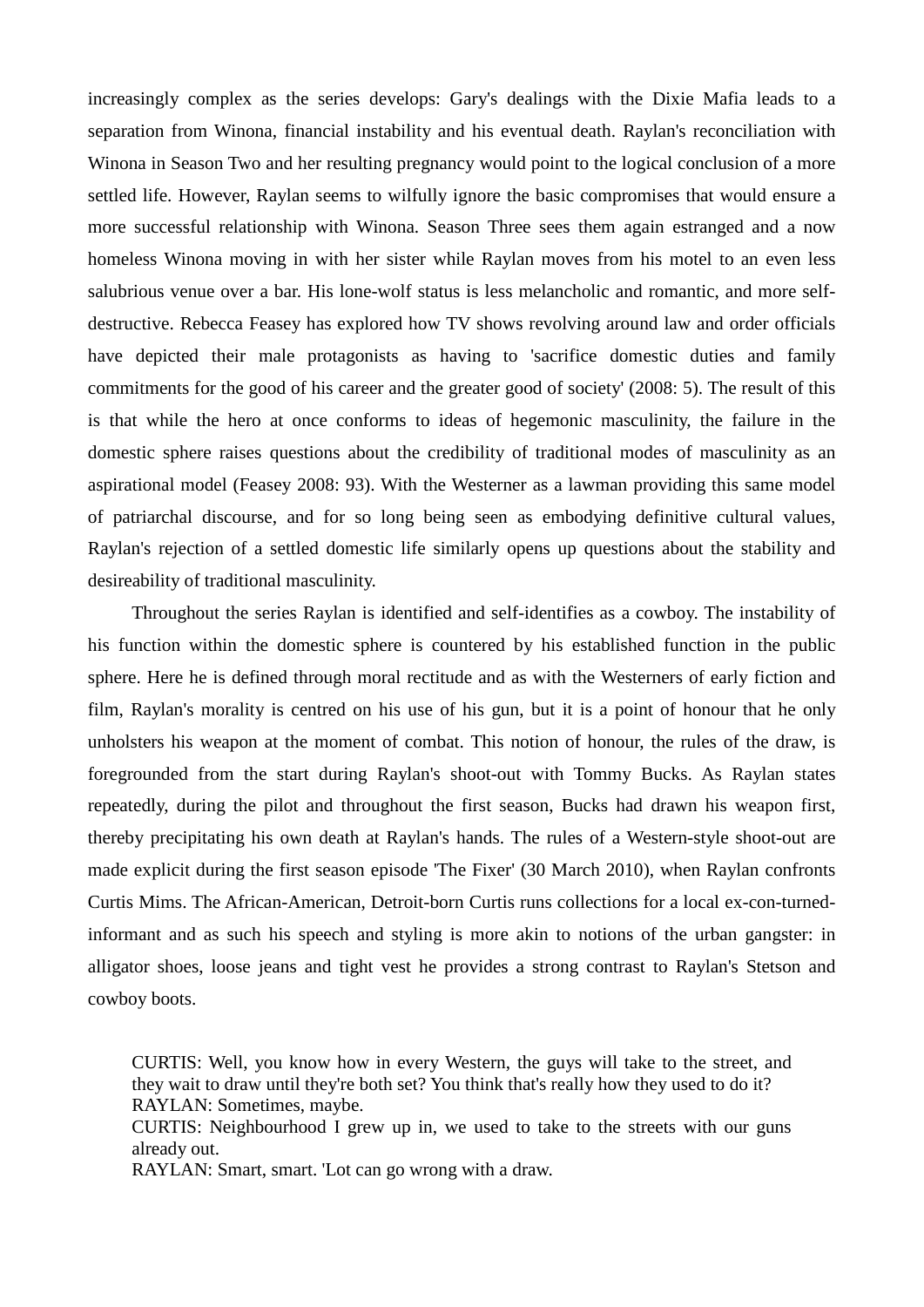As the scene unfolds, Raylan proceeds to demonstrate the perils of a quick-draw shoot-out, while simultaneously displaying his own expertise in that arena. As with the shooting of Tommy Bucks, the cinematography is reminiscent of earlier Western codes, with low-angle shots cutting between the two men, interspersed with close-ups of their faces and, crucially, Raylan's gun and badge. The code of honour of the 'justified' draw, and Raylan's adherence to it, is further enhanced later in this episode when Curtis practices the quick-draw with his accomplice, the small-time crook Travis Travers. 'You feel him going for his, you go for yours', Curtis instructs him: 'Eye contact'. On the practice round, Curtis draws first - and when his guard is lowered, is promptly shot dead by Travis. The honour of a justified shootout is particular to Raylan and the code of conduct that he embodies - petty criminals have no such scruples.

However, while Raylan's shootings are justified in the legal sense and he is an enforcer of law by profession, he also represents the moral ambiguity that is the hallmark of the Westerner at his best: 'this ambiguity arises from the fact that, whatever his justifications, he is a killer of men' (Warshow 1992 [1954]: 458). With its modern setting, Raylan's role as a US Marshal is under scrutiny and for the first half of Season One, he faces an investigation into his shootings by the United States Attorney. While the killing of Tommy Bucks was a lawful shoot, it is arguable that Raylan orchestrates the situation with Bucks so that he will be able to kill him. It is this idea that he finds troubling, as he confesses to Winona at the end of the pilot episode:

RAYLAN: He pulled first, so I was justified. What troubles me is what if he hadn't? What if he'd just sat there and let the clock run out? Would I have killed him anyway? I know I wanted to. I guess I just never thought of myself as an angry man. WINONA: Oh, Raylan. Well, you do a good job of hiding it, and I suppose most folks don't see it, but honestly, you are the angriest man I have ever known.

This notion of the lawman as a legitimated killer is addressed again, explicitly, when Boyd calls on Raylan to search his soul:

You are a violent man, my friend. You have left a trail of dead behind you. You think about it, the life you've led, the work that you've done. At one moment you could be breaking into the home of a fugitive, and the very next moment you could be facing your final judgement. Now, how do you think you're going to fare on that glorious, glorious day, Raylan Givens?

As with the questioning of received notions of masculinity becoming unstable in the domestic space, the stability of Raylan's identity in the public sphere also becomes destabilised. The code of honour of the Westerner is viewed as anachronistic within the series itself and the questions raised by Raylan's status as a sanctioned killer of men work to juxtapose the idea of an honourable kill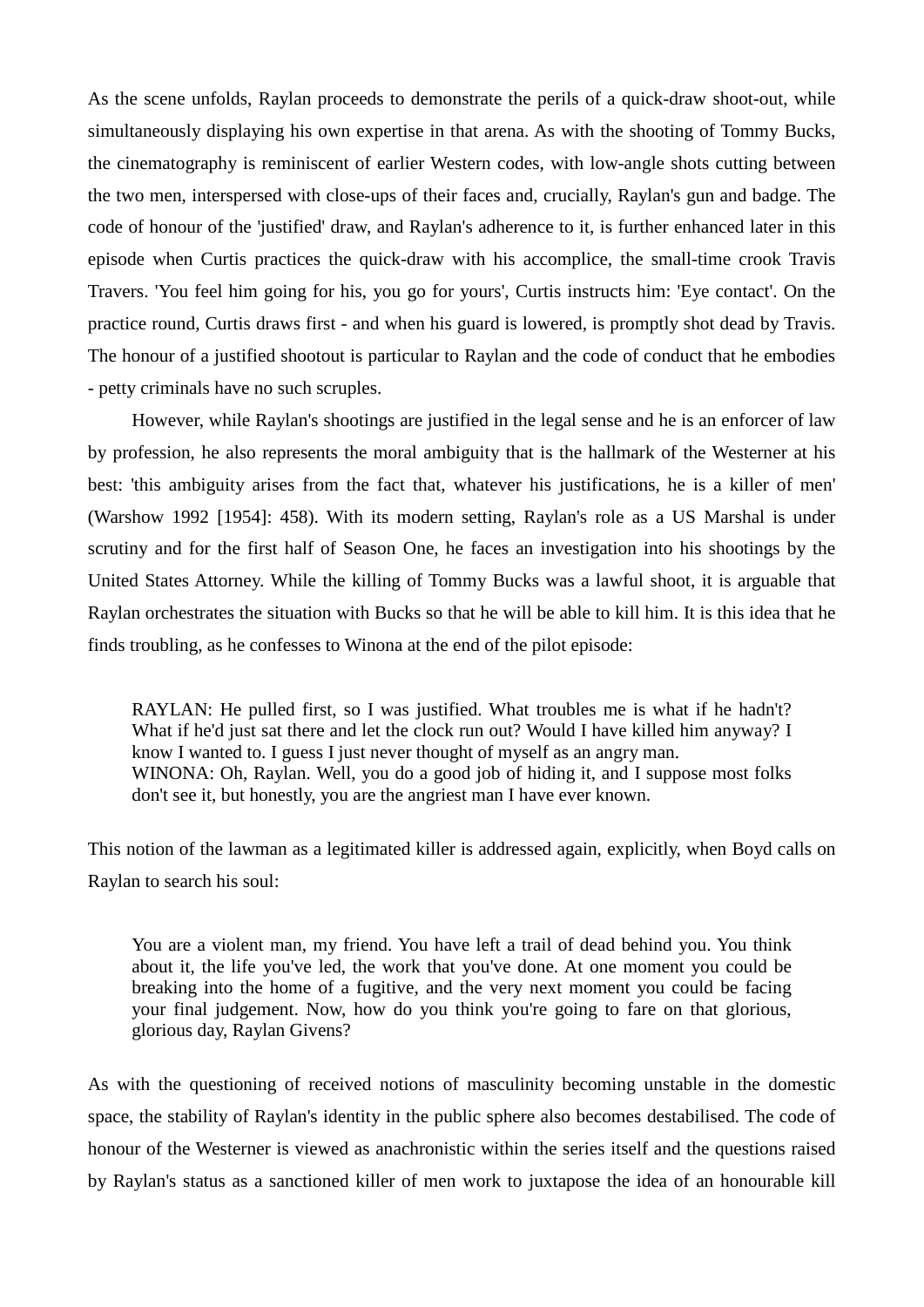with the reality of arbitrary bloodshed and violence. The questioning of the Western myth is integral to revisionist texts and is a fundamental aspect of *Deadwood*, which offers a 'rebuke' to the mythic vision of the past and presents the reality of the West as 'brutal, indeterminate, ugly and unheroic' (Perlman 2011: 105). Violence, both casual and calculated, is embedded in the world of *Justified* and is a destabilising force in all of its modes. Like Raylan, Boyd uses violence as a form of power and control; and as a character who undergoes a series of dramatic changes, he presents an identity that is even more fractured and unstable than Raylan's. It is the dichotomy between Raylan and Boyd that drives much of the series' narrative action. The narrative arc of Season One works to establish the pair as protagonist and antagonist, while simultaneously opening up the ambiguities of their respective positions.

### *'Fire in the hole!'*

Throughout *Justified*'s first three seasons, Raylan, the Westerner, and Boyd, the gangster, are frequently at odds, both firing from opposite sides of a line. Where the Westerner is frequently posited as quiet and reticent, the gangster is more often a noisy character - his desires are decisive and tangible. In this, Boyd Crowder certainly fits the mould. His ambitions are summarized by Raylan - 'You like to get money and blow shit up' - and in the course of the sequence that introduces Boyd, he does indeed blow up a church with a rocket launcher. Loud and expansive, Boyd is presented as a charismatic showman and while he is clearly not averse to using violence, Boyd's weapons of choice are words and he is marked out as being more intelligent than those around him. He is seen completing a crossword puzzle at the moment he is told of his brother's death and he makes a point of explaining the meaning of the word 'innocuous' to one of his less cerebral followers. This linguistic facility is amply demonstrated in the initial meeting between Raylan and Boyd - the first time that the two men have seen each other since they were nineteen. The meeting takes place in a disused church, the building now the headquarters for Crowder's Commandoes - Boyd's rag-tag gang of White Nationalists. It is here that Boyd acts as minister - even his clothing in this scene, a black T-shirt with white trim that resembles a pastor's dog-collar, posits him as a missionary figure - preaching a message of violence and hatred based on a distorted reading of the bible. Over the course of this meeting, as the two men reminisce over past times, Boyd explains his mission as a recruiter of 'skins', men who are unaware of their 'moral obligation to get rid of the Jews'. Raylan, however, is not susceptible to recruitment or corruption, and he is also aware that Boyd isn't stupid enough to believe the stories he tells about 'mud people' and Edomites. Rather, Raylan suspects, Boyd uses the cause of White Nationalism as a way to manipulate his followers to further his own criminal ambitions.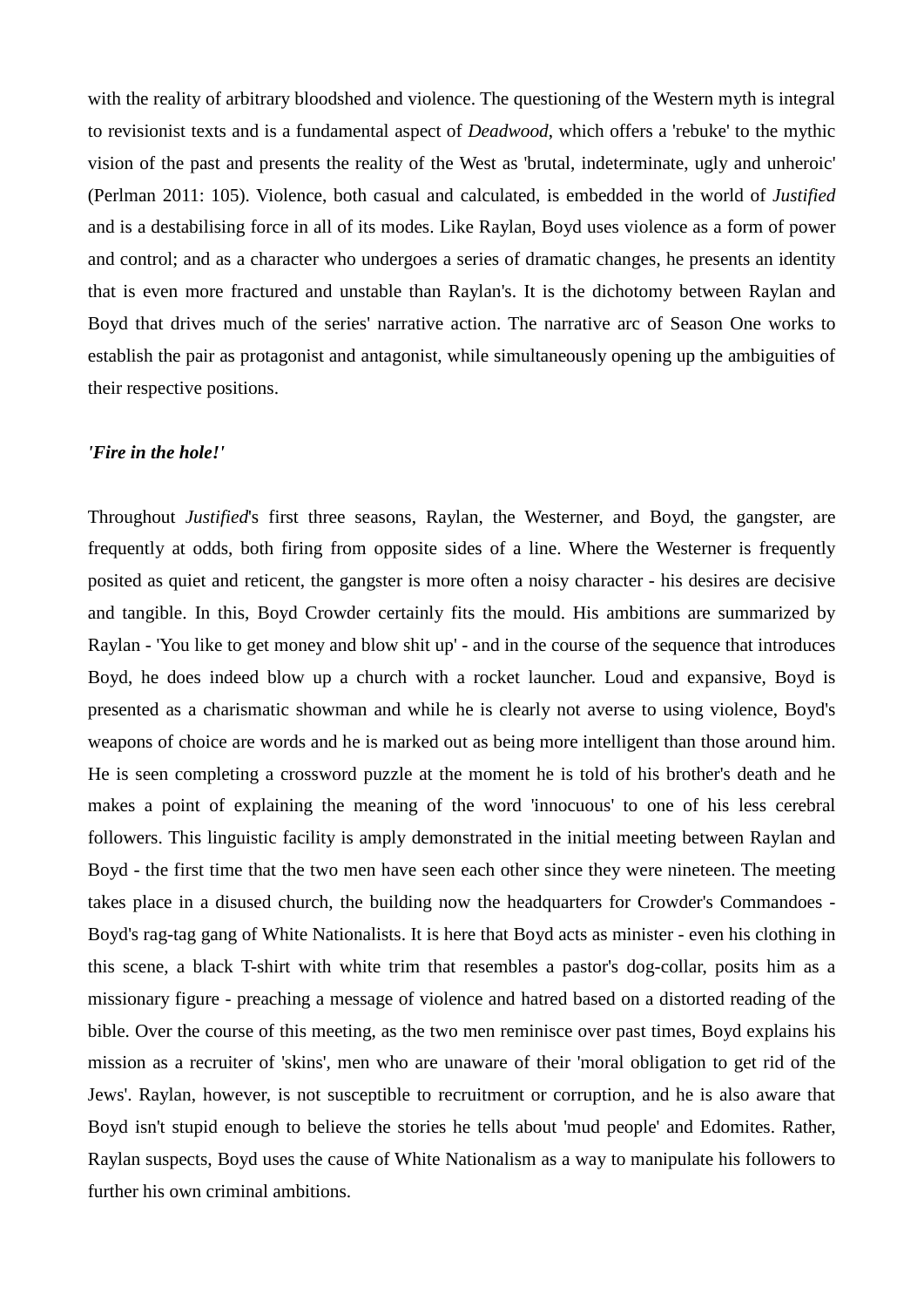The genre hybridity at work in *Justified* is not limited to collisions between characters, but in Boyd Crowder is worked out through one character. The gangster's traits that are, in part, applicable to Boyd as seen in 'Fire in the Hole' fall away but he treads an uneasy line between the Gangster and the Western hero throughout the following three seasons. During the pilot, despite Boyd's criminality and cold-blooded killing of one of his henchmen, there is a thrill in watching him; this sadism on Boyd's part is turned on its head at the conclusion of this episode when he in turn is shot by Raylan during a stand-off in the house of Ava Crowder, Boyd's sister-in-law. This scene is a deliberate re-creation of the shoot-out that opens the episode, and as Raylan did in that situation, Boyd forces the confrontation that will end with guns being drawn. The traditional arc of the gangster's narrative is that after the rise comes the fall, usually ending in his death and Boyd is indeed shot by Raylan. However, Boyd survives and the character undergoes a Damascene conversion as a result and this narrative arc is played out across Season One. He becomes the 'bad' gunslinger to Raylan's hero, placing Boyd within the archaic world of the lawman - this becomes more evident and more problematic after his release from prison when he retreats to the backwoods to form his new congregation. Whereas in the pilot Boyd used the abandoned church as the headquarters for his criminal activities and the bible to legitimate his claims, for the remainder of the first season he rejects material possessions, creating his Church of the Last Chance Salvation as a campsite in the woods and uses the bible as a tool of spiritual redemption. Boyd reconstructs himself as a distorted version of Raylan: taking the law into his own hands, acting to rid Harlan County of the 'plague' of methamphetamine. He is a lawman without the legitimising sanction of a badge. Or, as Raylan's sardonic boss, Art, puts it: 'Maybe he's Batman'. Art's suggestion that they turn a blind eye to Boyd's vigilante activities until he has cleaned up Harlan is ignored by Raylan, but in the context of the series as a whole, the question poses a challenge to discourses on the function of law and order and the moral relativism of law and justice. In the wider cultural and political arena, law and order is frequently central to ideological values and debates and raises questions around how law and justice are defined contemporaneously. The setting of *Justified* in the American South is particularly pertinent here; literary critic Teresa Goddu has explored the importance of the American South in relation to discourses on American gothic, noting that 'the American South serves as the nation's 'other,' becoming the repository for everything from which the nation wants to disassociate itself' (Goddu 1997: 3-4). The political and social power structures that promulgate notions of stable identity and law enforcement have little engagement with the reality of much rural, white, working-class experience.

### *'You'll never leave Harlan alive'***.**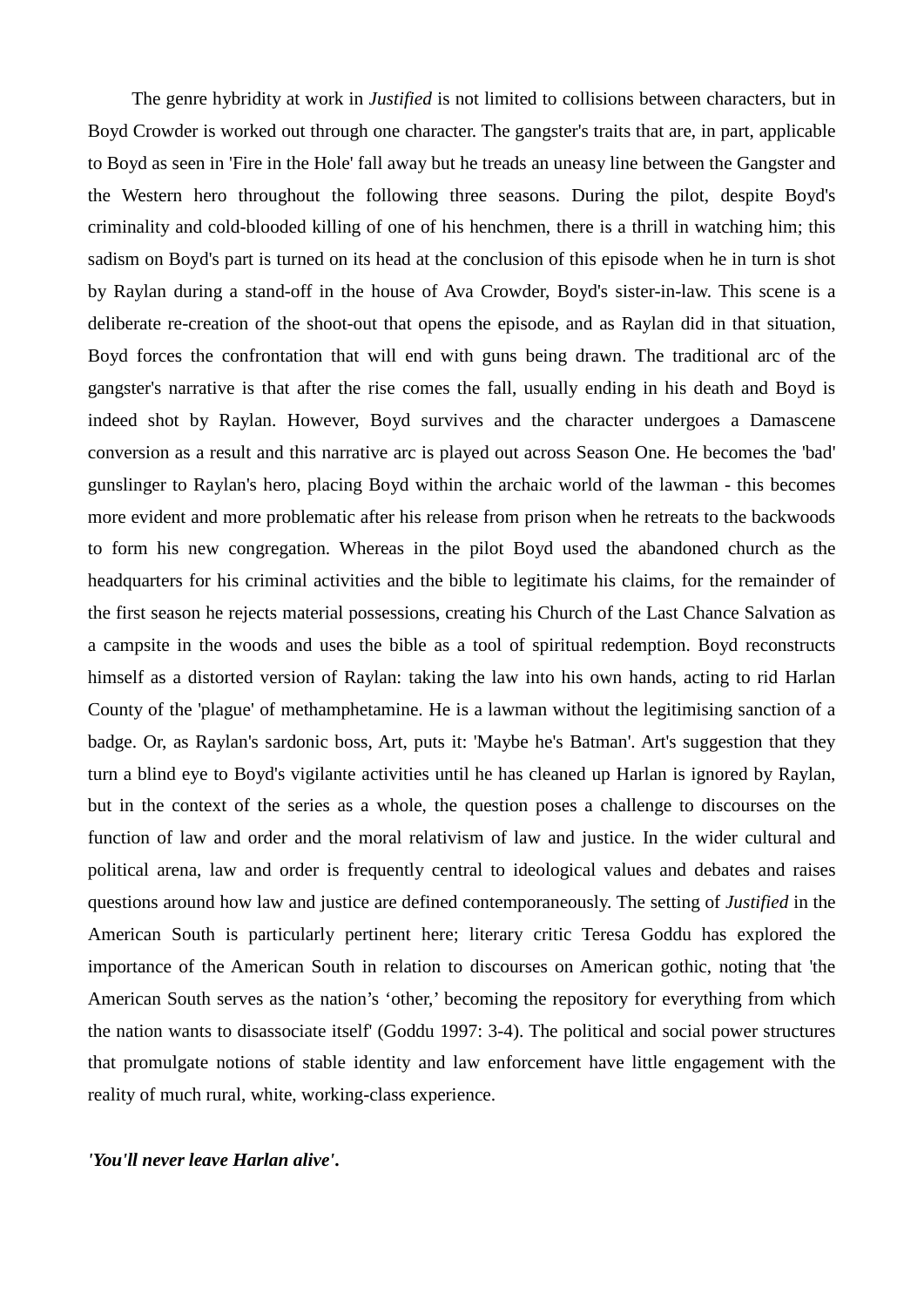Boyd's retreat to the woods, therefore, places an even greater emphasis on location and landscape. For the traditional Western, a sense of place is paramount and even when these narratives are displaced by the Post-Western, the texts are still heavily dependent on the frontier myth:

[B]y the later 1990s, 'Post-Western' had taken on another set of meanings. It now pointed to the kinds of films and novels that continued to make use of or refer to Western images or myths in spite of the decline of the genre as a major component of American popular culture. Though it was not fully clear at the time, by the middle of the 1970s, the artistic and cultural synthesis that had inspired so many classic Westerns was breaking apart and Westerns were becoming more critical and self-reflexive about their own traditions.

(Cawelti 1999: 102)

Films such as *Little Big Man* (Penn, 1970), *Dances With Wolves* (Costner, 1990) and *The Last of the Mohicans* (Mann, 1992) are evoked as films that both invert certain genre expectations through their engagement with and portrayal of Native American experiences of Western history, but they also move the tropes of the Western away from its familiar visual landscape of the mythic West: the desert and the frontier town. As with these films, *Justified*'s shift in landscape from desert to the mountains of Kentucky distances it from the tradition of the mythical desert frontier world. Yet, the world of *Justified* is bound by demarcated frontiers and noticeable shifts in landscape. As Raylan makes his first drive down to Harlan in the pilot episode the audience can see the very real differences between urban, cosmopolitan Lexington and the run-down rural mining town of Harlan. The sequence is not unlike the opening credits of *The Sopranos* as Tony Soprano makes the drive from New York to New Jersey. And the fusion of Bluegrass and rap - the group Gangstagrass' 'Long Hard Times to Come'*,* which becomes the show's theme tune - on the soundtrack is, perhaps, not just inscribing the collision of modernity and tradition that his journey represents, but perhaps is also a nod to the collision between the Western and the Gangster/Crime genres as occupying the central space as expressors of American history and contemporaneous anxieties. However, while these visual differences are evident in the pilot episode, they become more ambiguous as the series progresses. Across all seasons, very little of Lexington is seen and when in the city, characters are usually situated on the outskirts and the low-rent districts. Glossy offices are meeting places of the Dixie Mafia and the location for bank heists. Rather than being the antithesis to rural lawlessness, Lexington can be seen as being a slightly more cosmopolitan outpost of Harlan.

Alienation, disillusionment and disenfranchisement are not peculiar to rural communities, but are widespread problems across American society. *Justified*'s credit sequence focuses on images of contemporary small town, rural America. The images are sepia tinted but are neither nostalgic nor bucolic: run-down houses, rusting cars and crime scenes are prominent in the twenty-nine seconds of the sequence's duration and the visual content and framing is reminiscent of Walker Evans'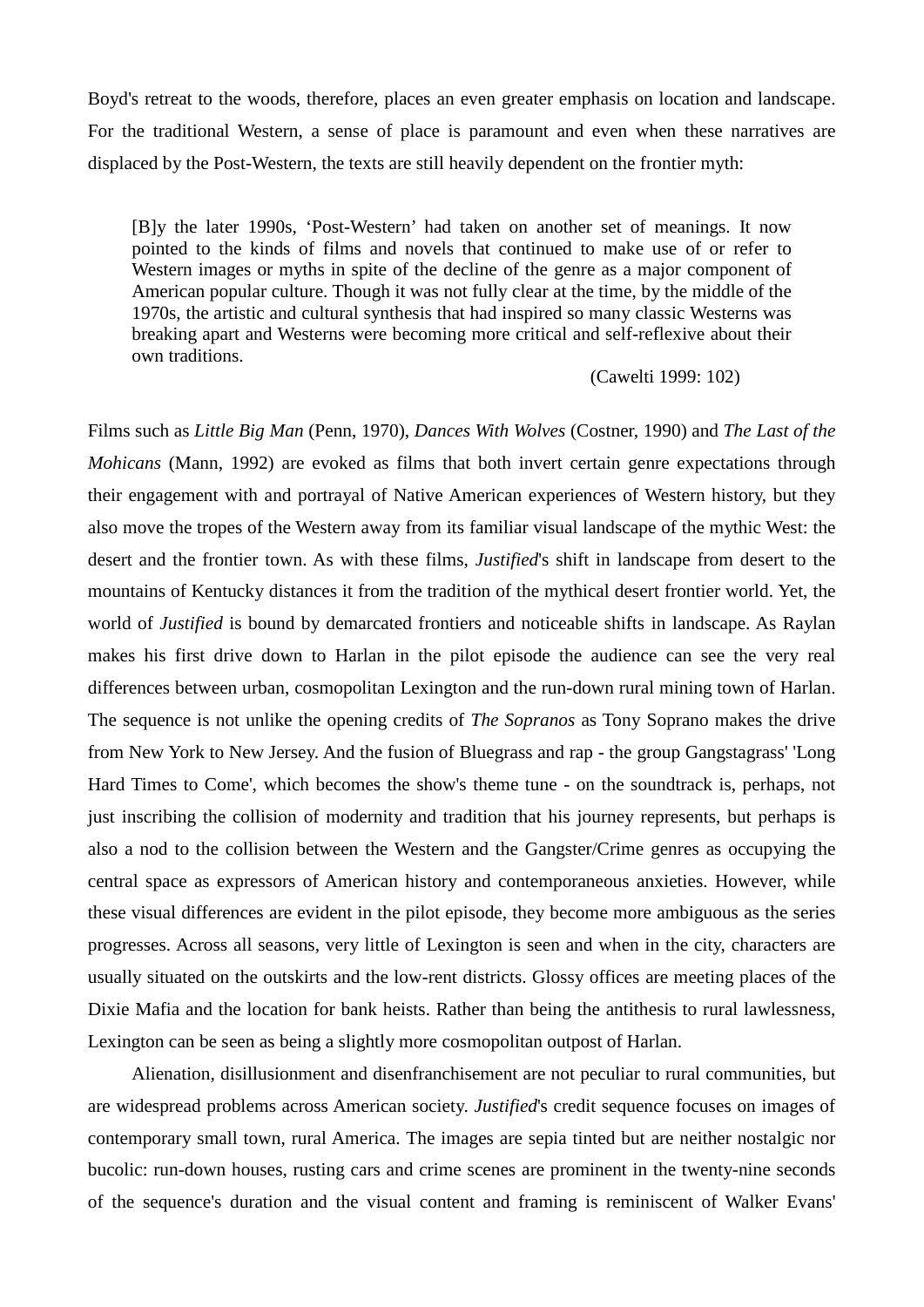photographs from the Depression, imagery that informs the visual style of Southern Gothic. Southern Gothic is invoked as a discursive practice, evident at a visual and aural level throughout the seasons and opening up discussions on themes central to the Southern experience. Much of the soundtrack is dominated by Appalachian Bluegrass, rooting the series in a geographic and cultural specificity. Apart from the original compositions, the series features fragments of Southern rock, a live performance of Dave Alvin's 'Harlan County Line', and Brad Paisley's 'You'll Never Leave Harlan Alive' is repeated in the closings scenes of Seasons One and Two. The music of band The Drive-by Truckers features prominently in one episode and their inclusion further engages with the Southern Gothic, as the band has been discussed frequently in its deployment of musical topoi, characters and narratives drawn from the discursive practices of Southern Gothic. 'Like its literary counterparts, therefore, the musical southern gothicism of the Drive-By Truckers cobbles together and comments upon archetypal texts - in this case, the music of Lynyrd Skynyrd, the Allman Brothers Band, and others - to problematize the state of working-class whiteness in the contemporary American South' (Stimeling 2013: 20). The theme of social alienation and the concerns of a body of people left behind in the cultural context of capitalism and its progresses are inscribed at textual and contextual levels. The question of race is also a constant area of subtext within the series, initially through Boyd's engagement with and exploitation of the ongoing history of White Nationalism in the American South, but it becomes more visible in Season Three with the introduction of Elston Limehouse, the leader of an all-black enclave within Harlan County.

Limehouse offers shelter to the abused women of Harlan - both Ava Crowder and Raylan's mother have stayed there in the past - yet he rules over his territory with a brutality that matches the excesses of the slave-owners. If the white working class of rural America are excluded from much of the public sphere, rural blacks are even further disenfranchised. Racial segregation is still a memory and clearly there is no real racial integration, even in Obama's America. The audacity of hope and the rhetoric of blue state politics<sup>[2](#page-13-0)</sup> has not reached or had much effect in the hinterland. Entry to Limehouse's land at Noble's Holler is via a bridge, one of many that form a visual motif across the series. While the County Line Bridge often features as the juncture between lawless Harlan and the State law beyond, it is also a no-man's land, a neutral space, and at Noble's Holler the bridge becomes a barrier; to a certain extent the bridge in *Justified* performs the same symbolic function as the landscape in the traditional Western: it symbolises 'the way in which these characters attempted to cross conventional personal and social frontiers. That these quests usually ended in disaster suggests the strength of the traditional boundaries these characters seek to cross' (Cawelti 1999: 113). This thematic property is most evident in Boyd's attempts to redeem himself and break

<span id="page-13-0"></span><sup>2</sup> In the United States, red states and blue states refer to states whose residents predominantly vote either Democrat (blue) or Republican (red) in presidential elections.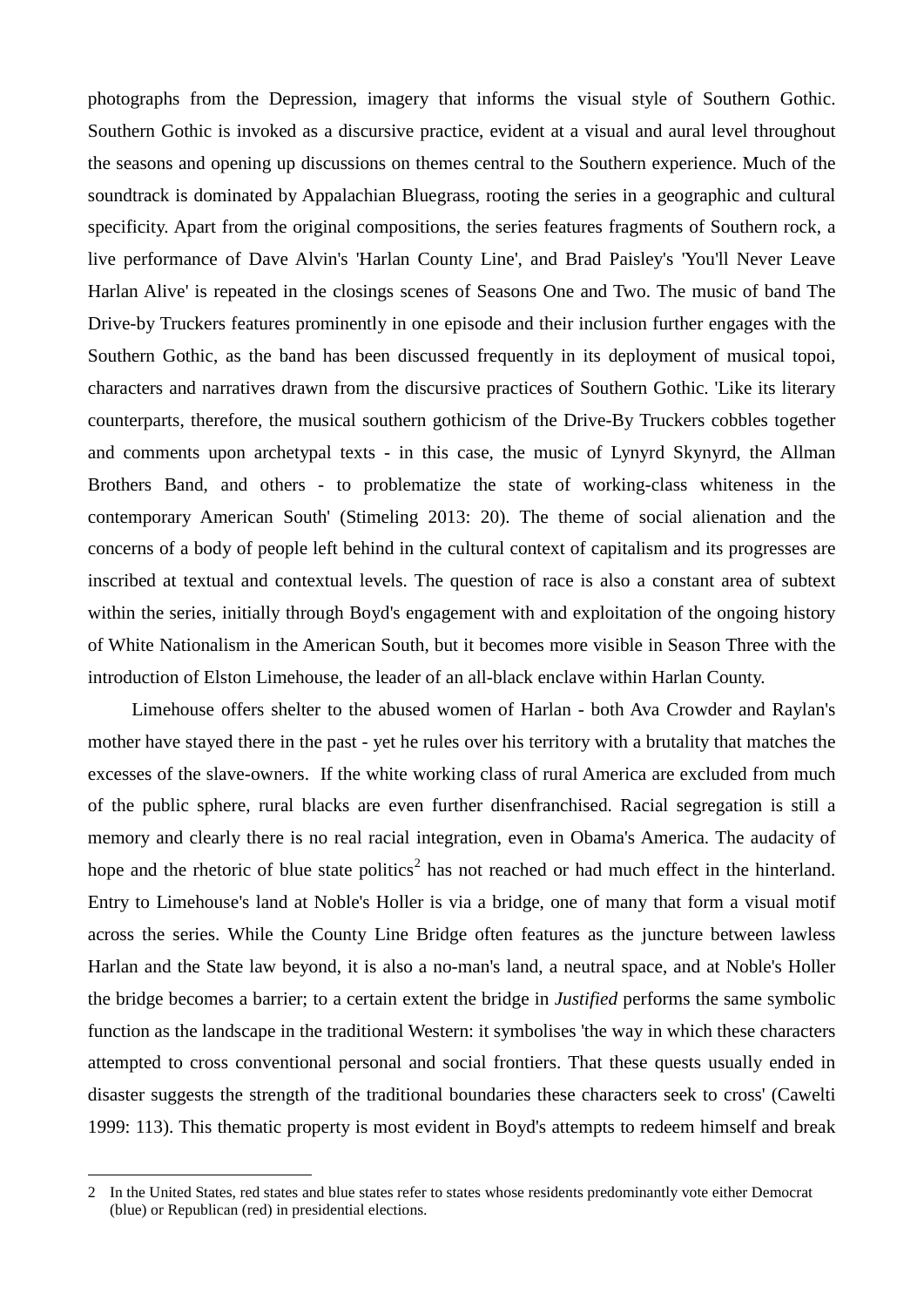his father's criminal empire, an attempt that is ultimately doomed. It results not just in the slaughter of his 'flock' but in his own loss of faith.

Stripped of his God-given purpose, Boyd reverts to type, claiming vengeance and bent on killing first Bo, and then the Miami cartel drug runners who are the ones to kill Bo Crowder. The difficulties of breaking from the tradition of lawman and criminal and the weight of history is clearly written through the narrative that drives the final episodes of Season One and are escalated across Season Two. However, what becomes increasingly apparent is the blurring of boundaries. Raylan and Boyd are not always so much two-sides of the same coin, but often seem to inhabit the same side, the differences only being defined through the strictures of State and Federal law and order. Season Two especially brings into question the role of the lawman. Raylan is, as Art states, a good lawman, but a lousy Marshal. The difference here is clear: Raylan resorts to an old-school justice that is largely defined by his sense of morality and right-and-wrong. This does not always tie-in with the strictures and functions of the Marshal's office. Raylan is sanctioned by his badge but it often becomes apparent that legal justice and moral justice are different. In that sense, the characters of Boyd and Raylan become closer in that they both configure - or, in Boyd's case reconfigure - themselves as arbiters of natural justice.

### *'The most successful war seldom pays for its losses'***.**

The final episode of the first season - tellingly entitled 'Bulletville' (8 June 2010) *-* culminates with the sort of shoot-out that might be expected in a Western; and, as with the opening sequence in the pilot, *Justified* shows itself to be very aware of its generic codings. Thomas Schatz (1981) identifies the evolution of genres, noting that in the final phase they become self-reflexive, patently aware of their history. 'Bulletville' sees Boyd and Raylan uniting in a bid to save Ava Crowder from both Bo Crowder (Boyd's paternal nemesis) and the Miami drugs cartel whose wrath Raylan won through his initial shooting of Tommy Bucks. This finale demonstrates an awareness that these characters have been placed within an identifiably Western idiom. As the bullets fly, the two men find refuge in a run-down cabin, the cinematography and framing of the pair is reminiscent of the ending of *Butch Cassidy and the Sundance Kid* (Hill, 1969) - itself a text that very much fits the remits of the self-reflexive Post-Western. The quotational practice that informs so much of postmodern culture is even more evident in the Season Two trailers for *Justified*: in one sequence, Raylan finds himself in a situation that is, he identifies, similar to the cantina scene in *Star Wars* (Lucas, 1977). The second enables him to quote Clint Eastwood's 'Do I feel lucky?' dialogue from *Dirty Harry* (Siegel, 1971). While these are more overt popular culture references than are found in the series itself, *Justified* still makes use of subtle nods to a wider set of referents in order to comment upon both its generic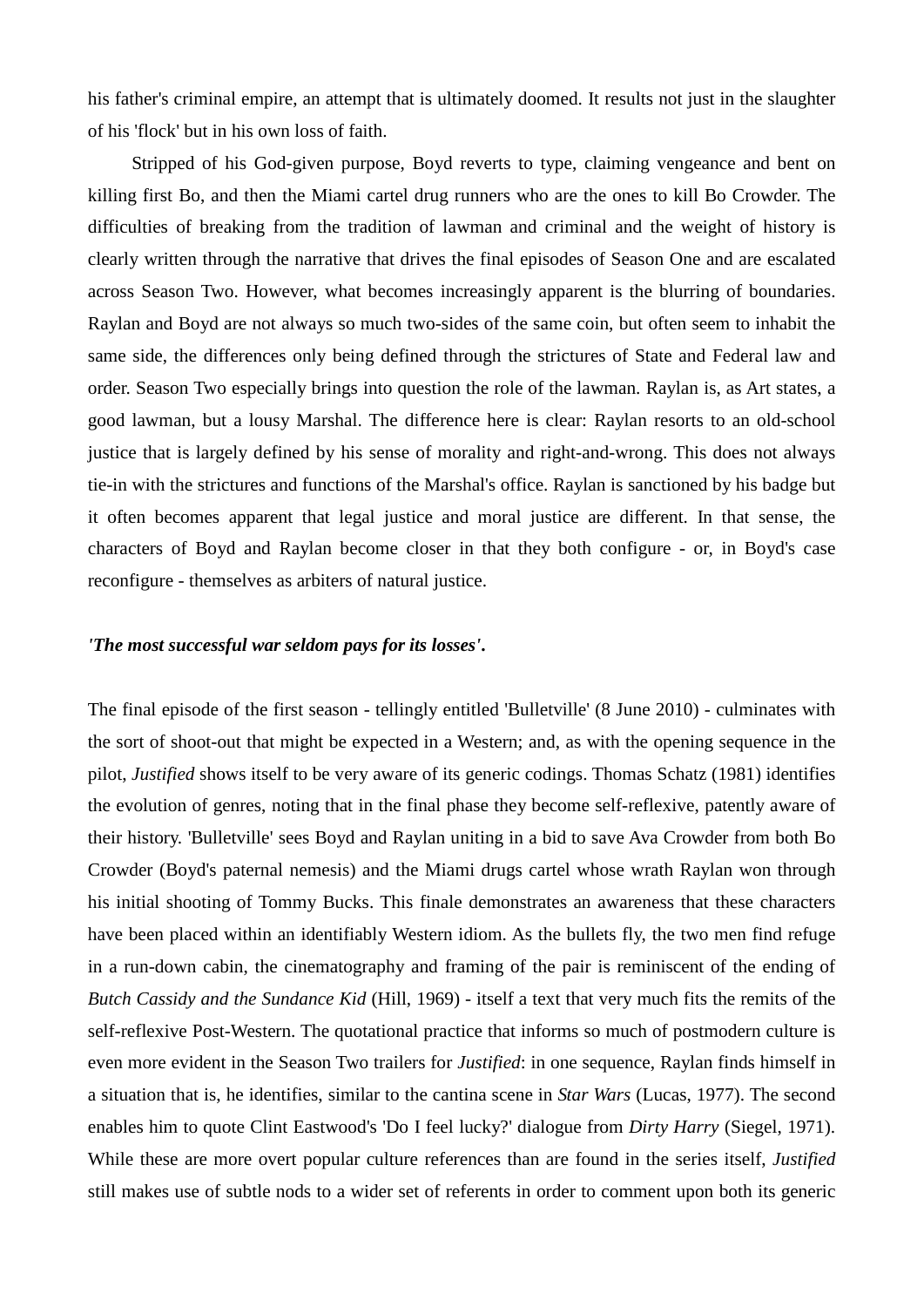tropes and its character development. The framing of Boyd and Raylan that posits them as a latterday Butch and Sundance is followed only moments later by a riff on *Spartacus* (Kubrick, 1960): as the Miami gun-thugs demand Raylan gives himself up in order to save his companions, first Raylan and then Boyd identifies himself as Raylan Givens. 'Are you trying to be funny?' Raylan asks; 'A little,' Boyd tells him. A humorous nod to a well-known and much-quoted scene from Kubrick's film, but it also serves as a confirmation of what viewers may have suspected throughout the unfolding of Season One: that Boyd and Raylan are becoming increasingly alike, the Westerner and the gangster inhabiting the same space.

Part of the promotional campaign for Season Three picks up on this point, focussing on this duality around the two men. One thirty-second spot consists of rapid inter-cutting between Raylan and Boyd, both men preparing for an armed encounter and seemingly approaching each other from opposite sides; the final shot shows them side-by-side, both shooting at the same target. They may be coming from different places but fundamentally, the message seems to be, they are fighting the same war. The moral certainties and the stable mythic identity promulgated by the Western has meant that it has not been seen as being the site in which to discuss contemporary Americana. The frontier town associated with the traditional Western may belong to another era and the realm of the gangster has often been viewed as a commentary on modern urban society. While *Justified* does not mobilize socio-political concerns in the manner of a series such as *The Wire*, it is still engages with ideas around identity and self-determination. The damage caused by widespread abuse of methamphetamine is an ongoing sub-plot - an issue that is also central to *Winter's Bone* (Granik, 2010) - alongside corruption in local law enforcement and the threat of environmental damage caused by exploitative mining practices. The people of Harlan County are largely dispossessed; incidental characters throughout the series are a roll-call of petty criminals, prostitutes and the unemployed. They do not care about the State and the State does not care about them and their vulnerabilities are preyed upon by outsiders, most clearly represented in Season Three through the presence of the 'Dixie Mafia' - urban gangsters from the Kentucky state capital Frankfort who arrive in Harlan with a view to controlling the drug trade and consolidating their power base there. It is this war that both Raylan and Boyd engage in. Raylan, typically, pursues the course of the lawman. Boyd takes a more ambiguous role - with his attempts to eradicate the trade in methamphetamine ending in failure, his new approach is to control criminal activity in Harlan himself with the longterm view that it will be more beneficial to the local people. The long history of outsiders arriving to exploit the local populace is made manifest through Boyd's (verbal) confrontation with Quarles, the fixer sent down from Frankfort who opens his play to Boyd with a quote from Thomas Jefferson and is astonished that Boyd recognizes the source. The conversation unfolds, again emphasising Boyd's intelligence, but also serving to draw the battle-lines for the remainder of the season: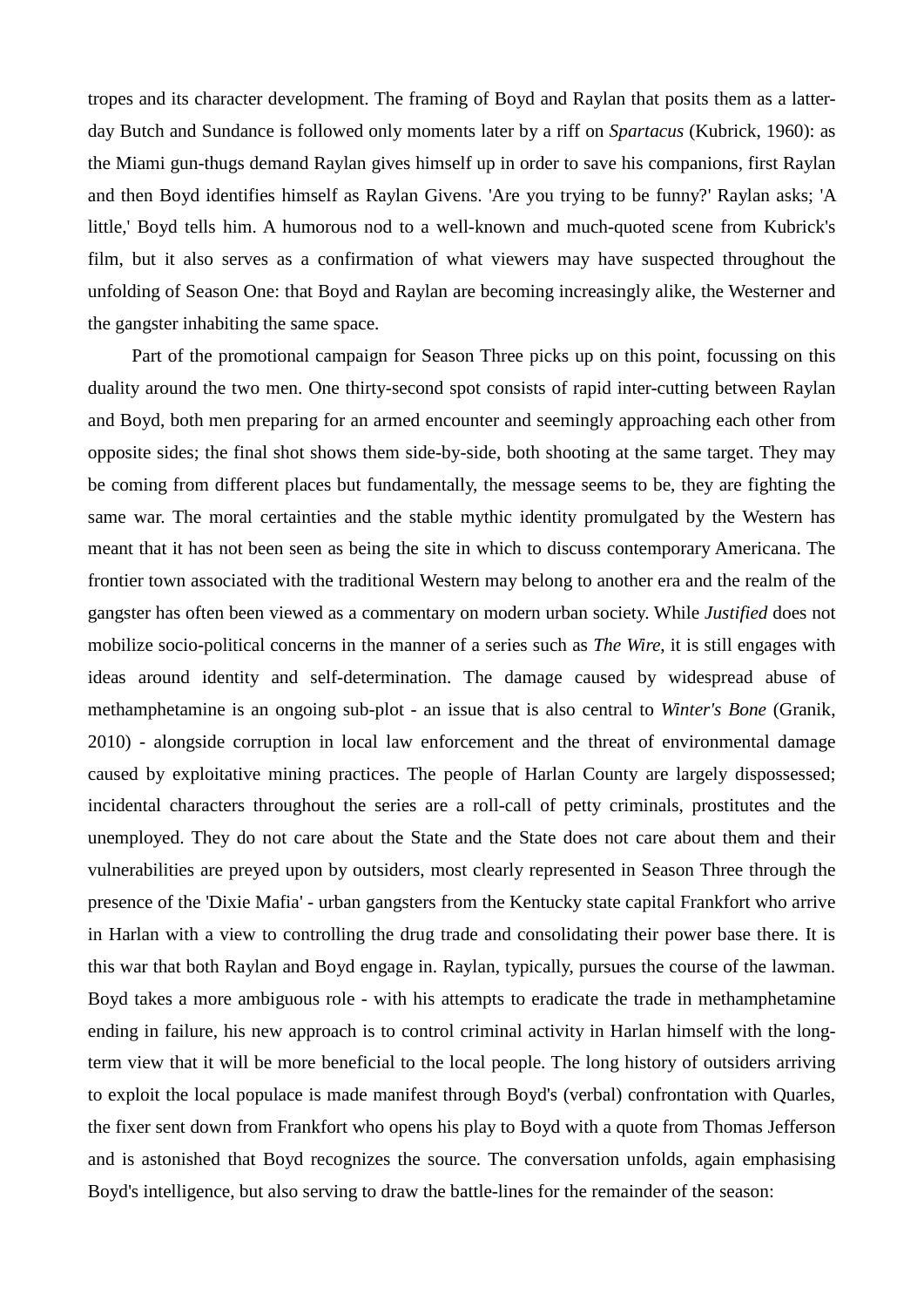BOYD: Mr Quarles, have you heard the term 'carpetbagger'? It was coined during reconstruction. A man from the North comes down to the South to take advantage of our backward ways. QUARLES: Yes, I'm familiar with the term, carpetbagger. BOYD: Well, then you know to a carpetbagger, 'partners' just means that we do all the work while you make all the money.

QUARLES: Amen to that. Thank you for the bourbon.

BOYD: Mr Quarles there is one more thing. Carpetbaggers in three-piece suits have been coming to Harlan for a long time. They have a habit of dying off like deer-flies at the end of summer.

QUARLES: Saul Bellow.

In this short exchange a long history of division and conflict, both in literature and reality is illustrated: North against South, rich against poor, urban against rural. What it also points to is that these conflicts are not the sole preserve of one era or place and that the issues around them are not explored only in discrete genres.

The gangster or crime picture is still central to American cultural production, but it is notable that in the last five years, the Western - or at least Western-infused narratives - has been more visible than in the preceding years. *The Assassination of Jesse James by the Coward Robert Ford* (Dominik, 2007) and remakes of *The 3:10 to Yuma* (Mangold, 2007) and *True Grit* (Coen, 2010) have revisited classic Western narratives; *Public Enemies* (Mann, 2009) and *Lawless* (Hillcoat, 2012) stand at the intersection of the gangster, the outlaw and the Westerner. These texts are not the history-stripping exercises in nostalgia that Fredric Jameson identifies in his engagement with the critical discourse of post-modernism, Fredric Jameson identifies a current cultural situation where society has 'begun to lose its capacity to retain its own past, has begun to live in a perpetual present and in a perpetual change that obliterates traditions' (1998: 20). Postmodern society, as Jameson sees it, lacks its own historicity and so we are constantly looking back at and re-appropriating the 'styles and fashions of a dead past' (1991: 284). Texts that draw on long-standing generic codes mobilize the past by using stereotypes and the 'ideas of facts and historical realities' (Jameson 1991: 279) so that the past becomes something that can be built through previously mediated representations of cultural history. By using stereotypes the past is mobilized as a simulation. History is, therefore, stripped of authenticity and politics and is, in essence, displaced by the simulacra of media representations. The visual and narrative tropes of the Westerner and the gangster that *Justified* employs are reliant upon audience recognition to be effective; but by doing so, the series questions the validity of the historic representation of the Westerner and the world he stand for, so long a totem of America's mythic past and self-identification. The gangster as an urban, modern figure is similarly questioned through Boyd Crowder: his antebellum speech patterns and proud defence of his home county again unite actual and literary historicity with long-standing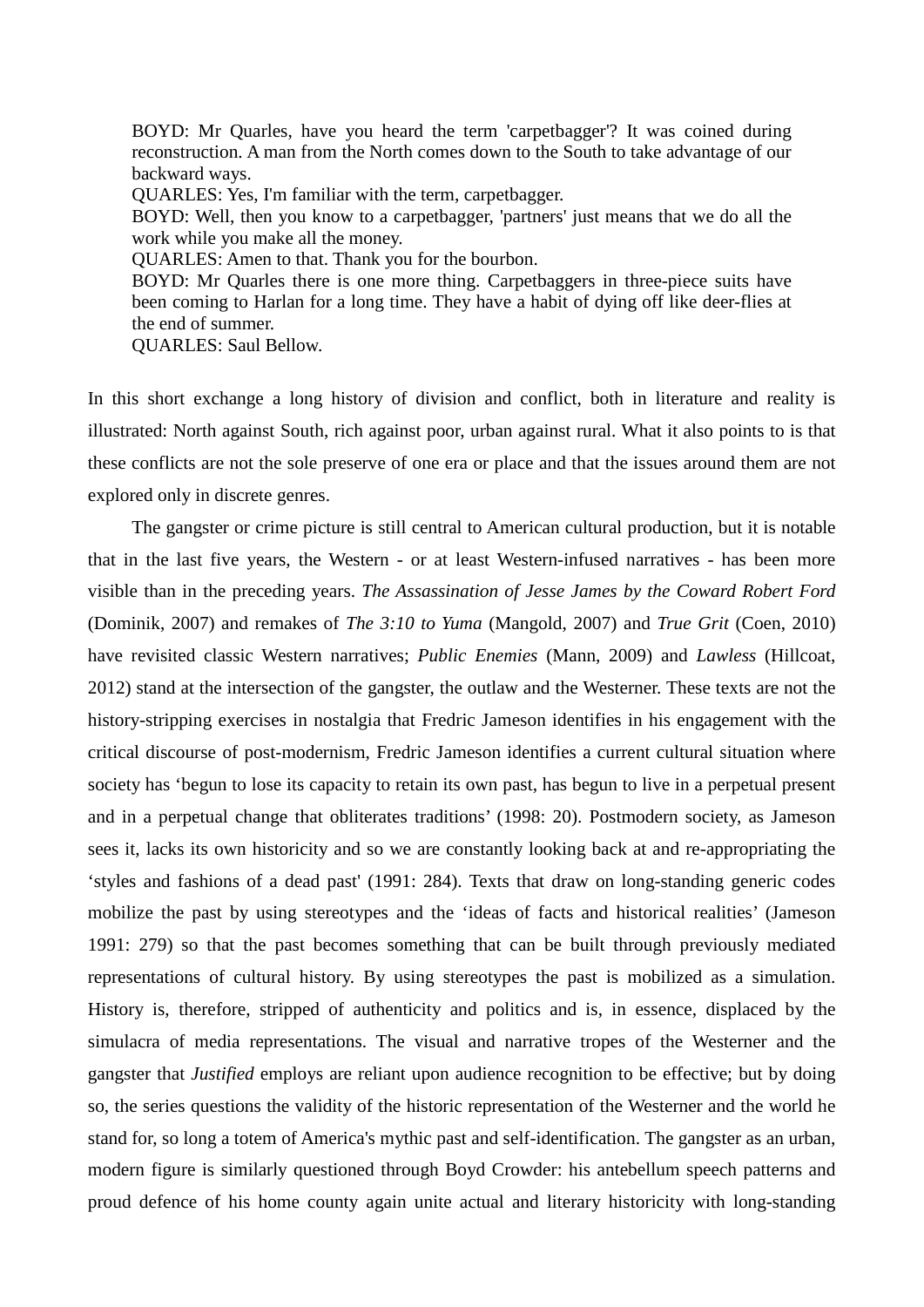issues around social problems in rural America. While *Justified* is not the great searing social commentary on twenty-first century America, it does show as indiscrete the two dominant figures of American popular culture: far from being oppositional, the gangster and the Westerner in conjunction play a pivotal role in exploring Americana.

# **References**

Barthes, R. (1972), *Mythologies*, trans. Annette Lavers, London: Jonathan Cape.

Buscombe, E. (1970), 'The Idea of Genre in the American Cinema', *Screen*, 11:2, pp. 33-45.

(1988), 'The Western: A Short History', in Edward Buscombe (ed.) *The BFI Companion to the Western*, London: Andre Deutsch Limited, pp. 15-54.

Buscombe, E. and Pearson, R. E. (1998), 'Introduction', in E. Buscombe and R. E. Pearson (eds) *Back in the Saddle Again: New Essays on the Western,* London: British Film Institute, pp. 1-7.

Boddy, W. (1998), 'Sixty Million Viewers Can't Be Wrong: The Rise and Fall of the Television Western', in Edward Buscombe and Roberta E. Pearson (eds) *Back in the Saddle Again: New Essays on the Western,* London: British Film Institute, pp. 119-140*.*

Cardwell, S. (2010), 'Is Quality Television Any Good? Generic Distinctions, Evaluations and the Troubling Matter of Critical Judgement', in J. McCabe and K. Akass (eds) *Quality TV: Contemporary American Television and Beyond*, London: I.B. Tauris, pp. 19-34.

Cawelti, J. (1999), *The Six-Gun Mystique Sequel,* Bowling Green: Bowling Green State University Popular Press.

Cimino, M. (1980), *Heaven's Gate*, Los Angeles: Partisan Productions.

Coen, E. and Coen, J. (2010), *True Grit*, Los Angeles: Paramount Pictures, Skydance Productions, Scott Rudin Productions, Mike Zoss Productions.

Coppola, F. F. (1972), *The Godfather*, Los Angeles: Paramount Pictures, Alfran Productions.

Costner, K. (1990), *Dances With Wolves*, Los Angeles: Tig Productions, Majestic Films International.

Dominik, A. (2007), *The Assassination of Jesse James by the Coward Robert Ford*, Los Angeles: Warner Bros., Jesse Films Inc., Scott Free Productions, Plan B Entertainment, Alberta Film Entertainment, Virtual Studios.

Duke, D. (2002), *Writers and Miners: Activism and Imagery in America*, Lexington: The University Press of Kentucky.

Dunn, A. (2005), 'The Genres of Television', in H. Fulton, R. Huisman, J. Murphet and A. Dunn, *Narrative and Media*, New York: Cambridge University Press, pp. 125-139.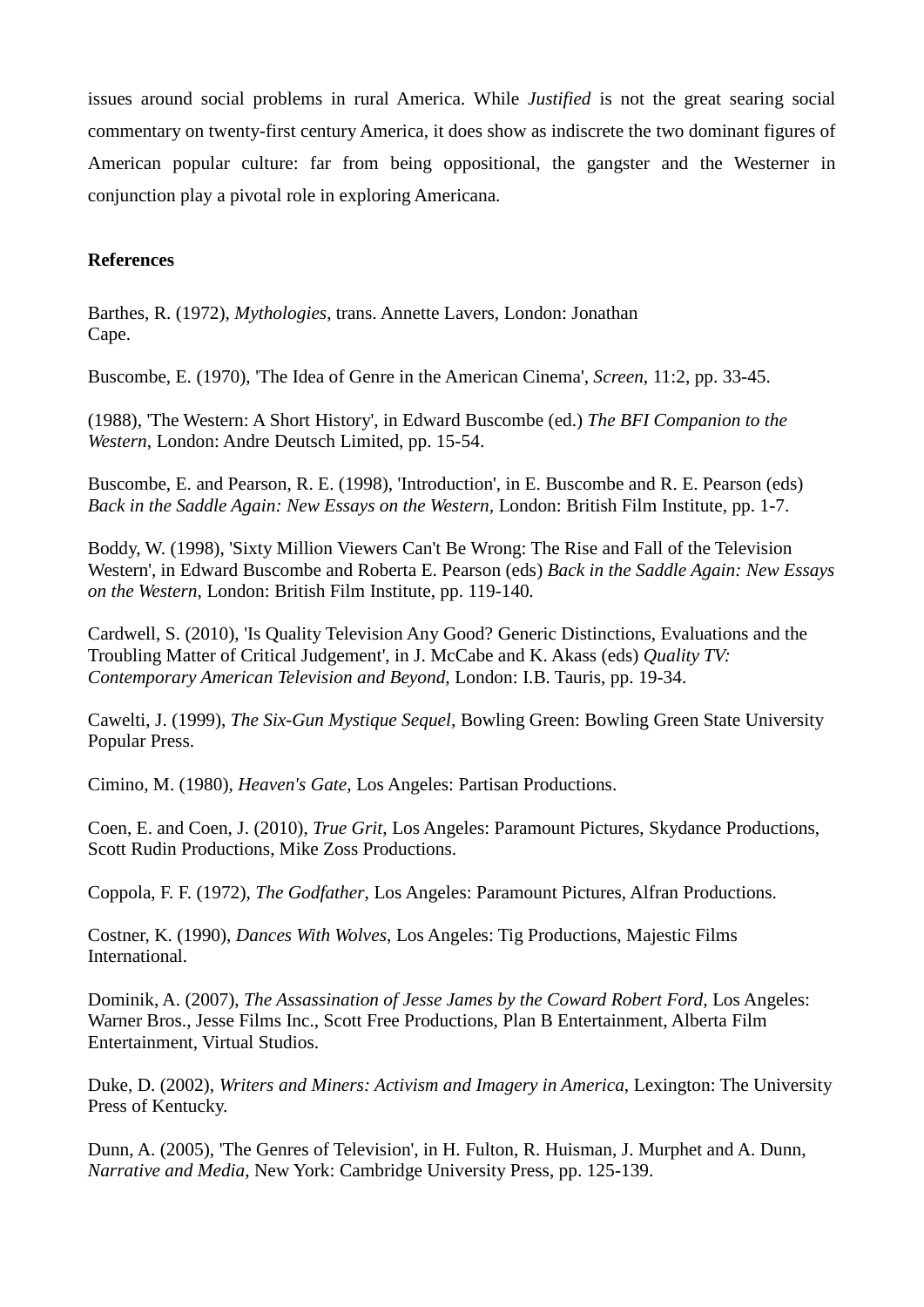Edgerton, G. R. and Marsden, M. T. (2011), 'Introduction: Legacy of Western Scholarship', *Journal of Popular Film and Television*, 39:2, pp. 38-40.

Feasey, R. (2008), *Masculinity and Popular Television*, Edinburgh: Edinbrugh University Press.

FubarGuy (2011), '*Justified* Season2 Trailer', *You Tube,*  [http://www.youtube.com/watch?v=wVT0B3pPsa8.](http://www.youtube.com/watch?v=wVT0B3pPsa8) Accessed 25 September 2012.

Fulton, H. (2005), 'Introduction', in H. Fulton, R. Huisman, J. Murphet and A. Dunn, *Narrative and Media*, New York: Cambridge University Press, pp. 1-8.

Goddu, T. (1997), *Gothic America: Narrative, History, and Nation*, New York: Columbia University Press.

Granik, D. (2010), *Winter's Bone*, Los Angeles: Anonymous Content, Winter's Bone Productions.

Grant, B. K. (1986), 'Introduction', in B. K. Grant (ed.) *Film Genre Reader*, Austin: University of Texas Press, pp. ix-xvi.

Hayward, S. (2000), *Cinema Studies: The Key Concepts*, London: Routledge.

Hill, G. R. (1969), *Butch Cassidy and the Sundance Kid*, Los Angeles: Twentieth Century Fox, Campanile Productions, Newman-Foreman Company.

Hillcoat, J. (2012), *Lawless*, Los Angeles: Benaroya Pictures, FilmNation Entertainment, Annapurna Pictures, Blum Hanson Allen Films, Pie Films Inc., Red Wagon Entertainment, Yucaipa Films.

Hughes, H. (1943), *The Outlaw*, Los Angeles: Howard Hughes Productions.

Hynes, J. (1991), ' "High Noon in Detroit": Elmore Leonard's Career', *Journal of Popular Culture*, 25:3, pp.181-187.

Jameson, F. (1991), *Postmodernism, or, The Cultural Logic of Late Capitalism*, London: Verso.

--(1998), *The Cultural Turn: Selected Writings on the Postmodern, 1983-1998*, London: Verso.

Krutnick, F. (1991), *In a Lonely Street: Film Noir, Genre, Masculinity*, London: Routledge.

Kubrick, S. (1960), *Spartacus*, Los Angeles: Bryna Productions.

Leonard, Elmore (1993), *Pronto*, London: Viking Press.

--(1995), *Riding the Rap,* London: Phoenix.

*-*-(2001) 'Fire in the Hole', in (2012) *Fire in the Hole and Other Stories*, New York: William Morrow, pp. 57-112.

Leone, S. (1964), *Per un Pugno di Dollari/A Fistful of Dollars*, Rome: Constantin Film Produktion, Jolly Film, Ocean Films.

--(1965), *Per Qualche Dollaro in Più/For a Few Dollars More*, Rome: Constantin Film Produktion,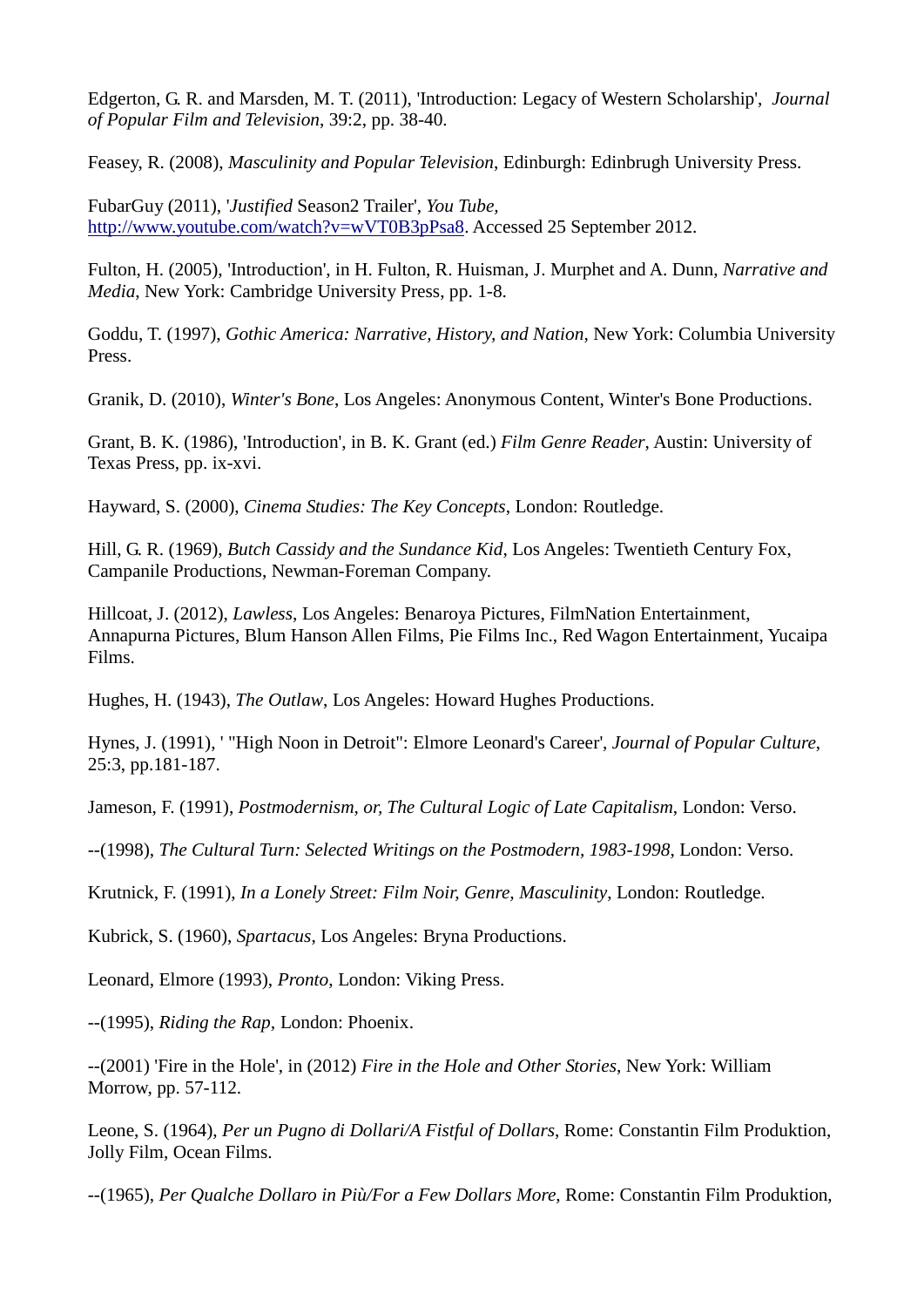Produzioni Europee Associati, Arturo González Producciones Cinematográficas.

--(1966), *Il Buono, il Brutto, il Cattivo/The Good, the Bad and the Ugly*, Rome: Constantin Film Produktion, Produzioni Europee Associati, Arturo González Producciones Cinematográficas.

--(1968), *C'era una Volta il West*/*Once Upon a Time in the West*, Rome: Finanzia San Marco, Rafran Cinematografica, Paramount Pictures.

Lucas, G. (1977), *Star Wars*, Los Angeles: Lucasfilm, Twentieth Century Fox.

Mangold, J. (2007), *The 3:10 to Yuma*, Los Angeles: Lionsgate, Tree Line Films, Relativity Media, Yuma.

Mann, M. (1992), *The Last of the Mohicans*, Los Angeles: Morgan Creek Productions.

--(2009), *Public Enemies*, Los Angeles: Universal Pictures, Relativity Media, Forward Pass, Misher Films, Tribeca Productions, Appian Way, Dentsu.

Mason, F. (2002), *American Gangster Cinema: From* Little Caesar *to* Pulp Fiction, Basingstoke: Palgrave MacMillan.

Mittell, J. (2004), *Genre and Television: From Cop Shows to Cartoons in American Culture*, London and New York: Routledge.

-- (2010), *Television and American Culture*, Oxford: Oxford University Press.

Naremore, J. (2008), *More than Night: Film Noir in its Contexts*, Berkley: University of California Press.

Neale, S. (2000), *Genre and Hollywood*, London and New York: Routledge.

Nochimson, M. P. (2002), 'Waddaya Lookin' At?: Re-reading the Gangster Genre Through *The Sopranos'*, *Film Quarterly,* 56:2, pp. 2-13.

Penn, A. (1970), *Little Big Man*, Los Angeles: Cinema Center Films, Stockbridge-Hiller Productions.

Perlman, A. (2011), '*Deadwood*: Generic Transformation, and Televisual History', *Journal of Popular Film and Television*, 39:2, pp. 102-112

PileDriverMotorsport (2011), '*Justified* - Familiar Situation', *You Tube*, [http://www.youtube.com/watch?v=3ekTLgp4JNA&feature=related.](http://www.youtube.com/watch?v=3ekTLgp4JNA&feature=related) Accessed 25 September 2012.

Porter, E. S. (1903), *The Great Train Robbery*, Los Angeles: Edison Manufacturing Company.

Schatz, T. (1981), *Hollywood Genres: Formulas, Filmmaking, and the Studio System*, New York: McGraw-Hill.

Scorcese, M. (1973), *Mean Streets*, Los Angeles: Warner Bros., Taplin-Perry-Scorsese Productions.

--(1990), *Goodfellas,* Los Angeles: Warner Bros.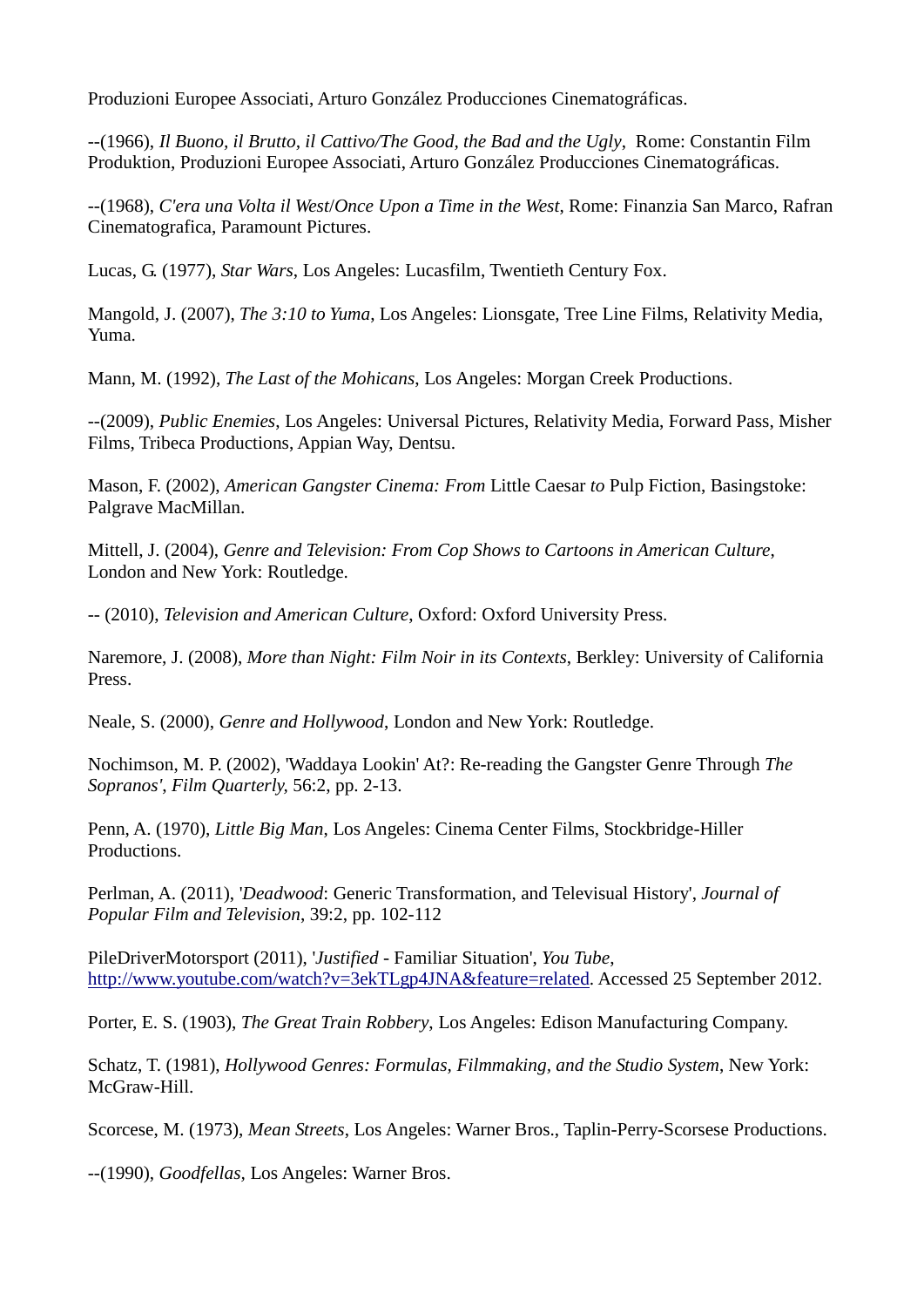--(1995), *Casino*, Los Angeles: Universal Pictures, Syalis DA, Légende Enterprises, De Fina-Cappa.

--(2002), *Gangs of New York*, Los Angeles: Miramax Films, Initial Entertainment Group, Alberto Grimaldi Productions.

Shadoian, J. (2003), *Dreams and Dead Ends: The American Gangster Film*, Second Edition, Oxford and New York: Oxford University Press.

Siegel, D. (1971), *Dirty Harry*, Los Angeles: The Malpaso Company, Warner Bros.

Stevens, G. (1953), *Shane*, Los Angeles: Paramount Pictures Corporation.

Stimeling, T. D. (2013), ' "Stay Out the Way of the Southern Thing": The Drive-By Truckers' Southern Gothic Soundscape', *Popular Music and Society*, 36:1, pp.19-29.

Thompson, R. J. (2007), 'Preface', in J. McCabe and K. Akass (eds) *Quality TV: Contemporary American Television and Beyond*, London: I.B. Tauris, pp. xvii-xx

Tudor, A. (1974), *Theories of Film*, London: Viking Press.

TvShowsTrailers (2011), '*Justified* Season 3 Teaser 2', *You Tube*, [http://www.youtube.com/watch?v=KELS4VMIaKU&feature=fvwrel.](http://www.youtube.com/watch?v=KELS4VMIaKU&feature=fvwrel) Accessed 25 September 2012.

Verbinski, G. (2011), *Rango*, Los Angeles: Paramount Pictures, Nickelodeon Movies, Blind Wink Productions, GK Films.

Warshow, R. (1992 [1954]), 'Movie Chronicle: The Westerner', in G. Mast, M. Cohen, and L. Braudy (eds), *Film Theory and Criticism: Introductory Readings,* Fourth Edition*,* New York: Oxford University Press, pp. 453-66.

--(1962 [1948]), 'The Gangster as Tragic Hero', in (2001) *The Immediate Experience: Movies, Comics, Theatre and Other Aspects of Popular Culture*, Harvard: Harvard University Press.

# **Television Programmes (all United States)**

*Boardwalk Empire* (2010- , HBO)

*Burn Notice* (2007- , United States Network)

*Crime Story* (1986-8, NBC)

*CSI: Miami* (2002-12, CBS)

*Deadwood* (2004-6, HBO)

*Dr Quinn, Medicine Woman* (1993-8, CBS)

*Firefly* (2002-3, Fox)